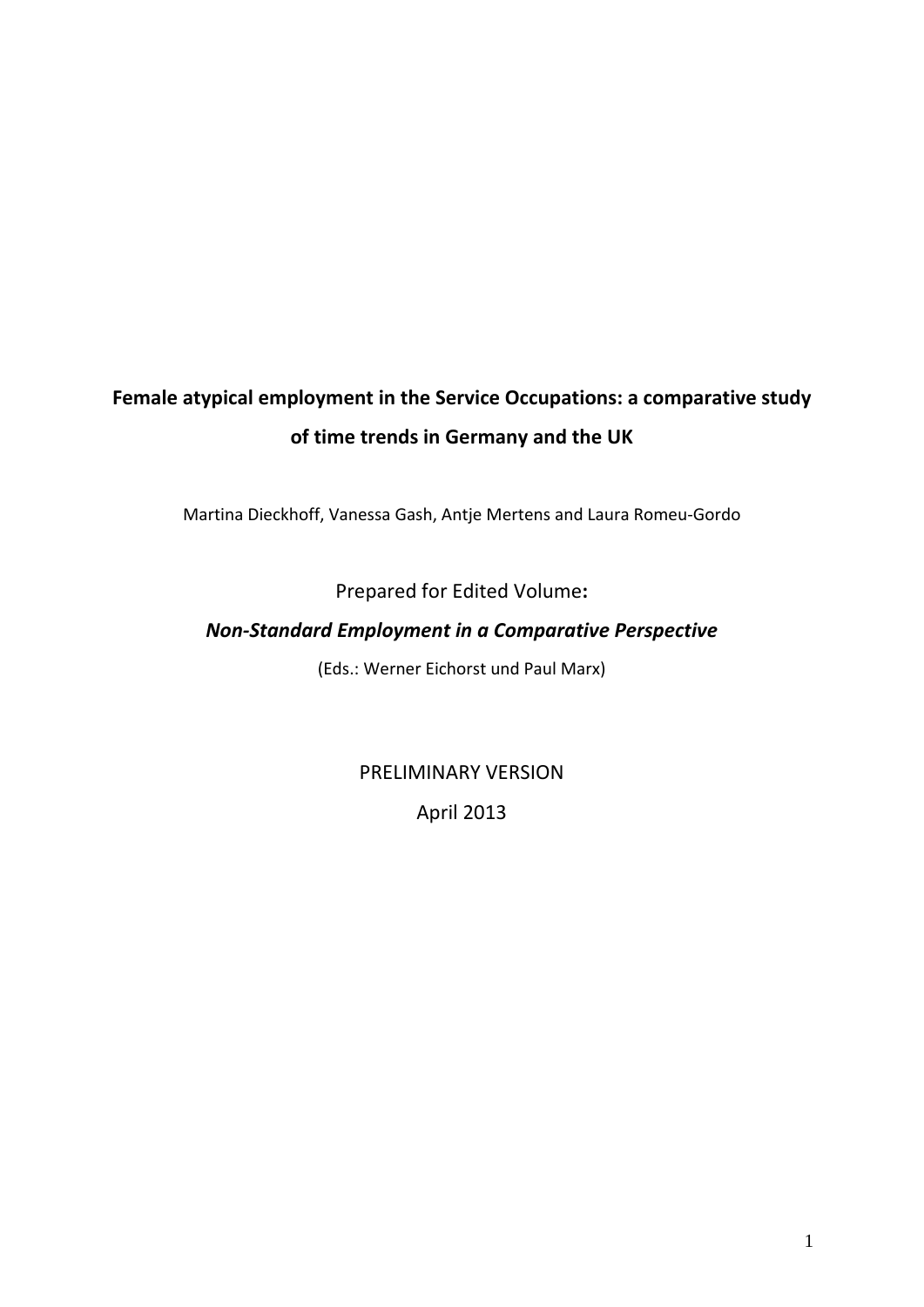# **Introduction**

Atypical employment comprises "any type of employment that is not full‐time and permanent with a single direct employer" (Hevenstone, 2010: 315). Employment on fixed‐ term contracts, by a temporary work agency, on a part-time basis as well as selfemployment and freelancing constitute atypical work (ibid.). Atypical jobs are a central dimension of labour market inequality. Despite important differences between the various forms of atypical employment, they have in common that they offer lower pay, fewer opportunities for career advancement, and more limited access to work‐related benefits than standard employment (e.g. OECD, 2002; Mertens and McGinnity, 2004; McGovern et al., 2004; Fourage and Muffels, 2009; Kalleberg, 2000; Kalleberg et al., 2000; Russo and Hassink, 2008). One form of atypical work, – fixed-term employment – carries the additional disadvantage of employment insecurity: employees on fixed‐term contracts have a high risk of repeat spells of temporary work as well as unemployment (e.g. Giesecke and Groß, 2003). Existing work has shown that atypical work is especially prevalent in the service sector (e.g. Kalleberg, 2000) – arguably due to its high demand for flexible labour (Euwals & Hogerbrugge, 2006) – which is why here we chose to focus on this segment of the labour market. Our analyses are constrained to women as they tend to have a more flexible labour supply than men. The focus in this chapter will be on fixed-term, part-time as well as marginal employment. We undertake a comparative and longitudinal analysis of the incidence of atypical employment and its determinants in Germany and the UK. Both countries exhibit important variation in some of the institutions deemed relevant in shaping demand for and supply of atypical work and are thus fruitful cases for a cross‐national comparison. At the same time, there has also been interesting institutional change over time and it is worth studying how these trends have affected female labour market outcomes. In Germany, for example, temporary employment has been deregulated substantially and continuously over the past decades and has become more and more similar to the UK where atypical employment has traditionally been highly deregulated. Our comparative analyses will, inter alia, be able to unveil whether this institutional convergence has also led to a convergence in female employment outcomes.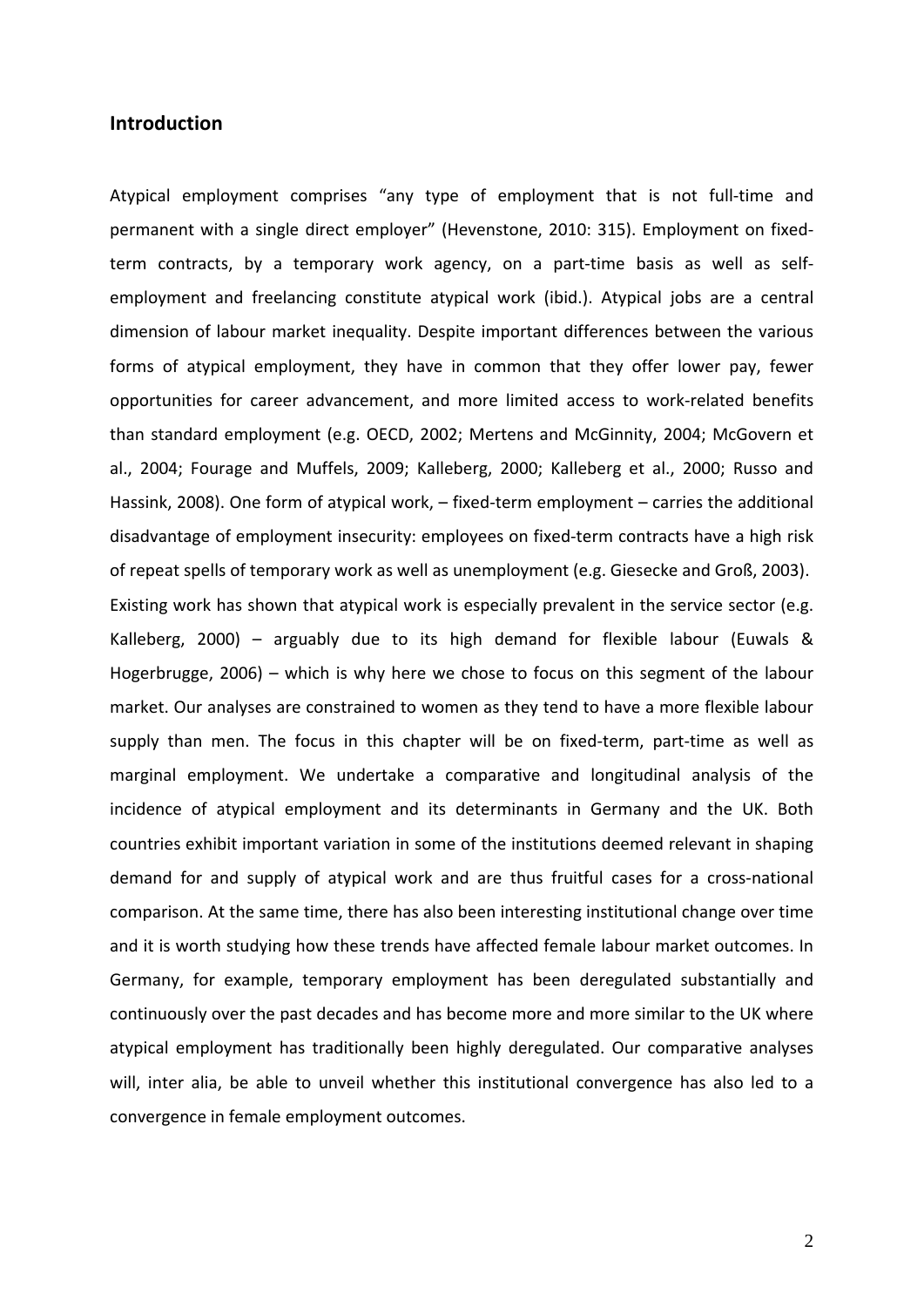The aim of this chapter is threefold. First, it investigates time trends in atypical employment and the institutional factors that may explain differences or similarities in time trends between the two countries. Second, it analyses how household composition shapes female labour supply in the service sector and tests existing theories. Third, it explores whether the influence of household composition on labour supply has changed over time and whether this can be explained by institutional change. Our analysis draws on the British Household Panel Survey (BHPS) and the German Socioeconomic Panel (GSOEP) which provide longitudinal data spanning the period from 1991 to 2010.

# **Theoretical Context: Demand for and Supply of Atypical Work**

#### *The Female Employee Perspective*

There exist abundant theories as to why (female) workers choose atypical forms of employment. The following discussion will be constrained to the forms of atypical work which will be analysed in this study: fixed-term employment<sup>1</sup> and part-time work (15-34 hours per week). Given that marginal work (1‐14 hours per week) can be seen as a 'severe' form of part-time employment it will not be discussed separately below.

#### Part‐time Work

1

Labour Supply theory posits that female labour supply is negatively associated with a number of 'family variables' – amongst them number of dependent children and presence of small children (e.g. Long and Jones, 1981). Empirical evidence has confirmed the negative relationship between the presence of children and women's working hours (e.g. Misra et al., 2011; Paull, 2008). It is hence not surprising that 'positive' perspectives see female part-time work as a possibility to combine work with care responsibilities and achieving a work‐family balance (Warren, 2004: 101). Availability of childcare is also central in shaping labour supply to part‐time work – if childcare is pricey (as is the case in the UK, see e.g. Viitanen, 2005) or

 $1$  We do not differentiate between temporary employment (i.e. temporary agency workers) and fixed-term employment in our theoretical discussion, because with the data at hand we are not able to identify temporary workers either. In the vast majority of cases, they would have classified themselves as fixed-term employees (if the contract with their work agency if of limited duration). Only rarely do temporary workers have permanent contracts with their agency (Arrowsmith, 2006).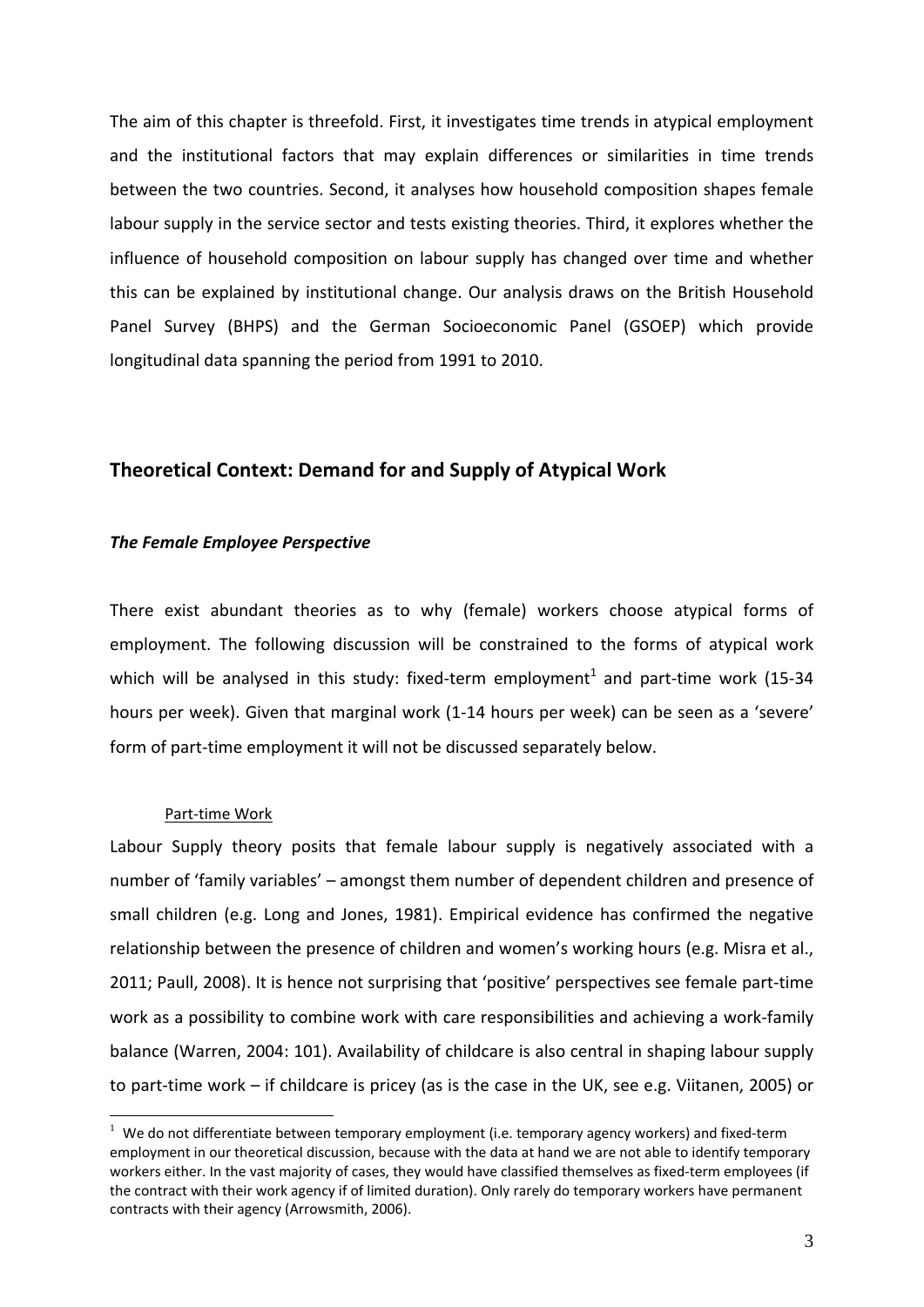coverage is incomplete (as is the case in Germany, see e.g. Hank & Kreyenfeld, 2003) women are more likely to be 'forced' into part‐time work in order to achieve work‐family balance. Husband's income is another 'family variable' considered to negatively affect female labour supply (e.g. Long and Jones, 1981), following the economic assumption that a successful partner reduces the incentives of the other partner to spend long hours in market work (Bernardi, 1999; Verbakel and de Graaf; 2009).

The household production theory (Becker, 1993) suggests that families maximize their utility by deciding the time to be allocated to work on the market, in the housework and at leisure. Since men have stronger market‐specific human capital endowments (higher wage earning abilities, better occupational positions, etc.) they will tend to devote more time to work in the market and less to domestic work, while women spend more time in unpaid work due to their strong 'biological commitment' to the care of children (Becker, 1993). On the other hand, the household bargaining model suggests in contrast that task allocation in a household is governed by a bargaining process, so that the individual with most market related resources (like higher wages or higher occupational prestige) will have more bargaining power (Manser / Brown, 1980). Aside from family-context, two individual-level variables deemed relevant in affecting female labour supply are education and labour force experience (e.g. Long and Jones, 1981; Kanji, 2011). The economic argument for this is that highly educated women with much labour force experience have developed a *market specialisation* which would result in higher wages and thus a higher opportunity cost attached to part‐time work than for comparable women with lower levels of education and experience (Becker, 1991; Kanji, 2011). However, a sociological perspective would argue for a different underlying mechanism: higher education increases a woman's likelihood of full‐ time employment as high educational investment can be seen as representing a 'non‐ traditional attitude towards the sexual division of labour' (Verbakel and de Graaf, 2009: 636), which may incline women to insist on equitably sharing household and childcare tasks and thus make it more likely that they can supply their work to the market full-time (ibid.).

#### Temporary/Fixed‐term Employment

It has been argued by some that fixed‐term and temporary employment affords employees a higher degree of flexibility and variety (Kunda et al., 2002, Marler et al., 2002)). If fixed-term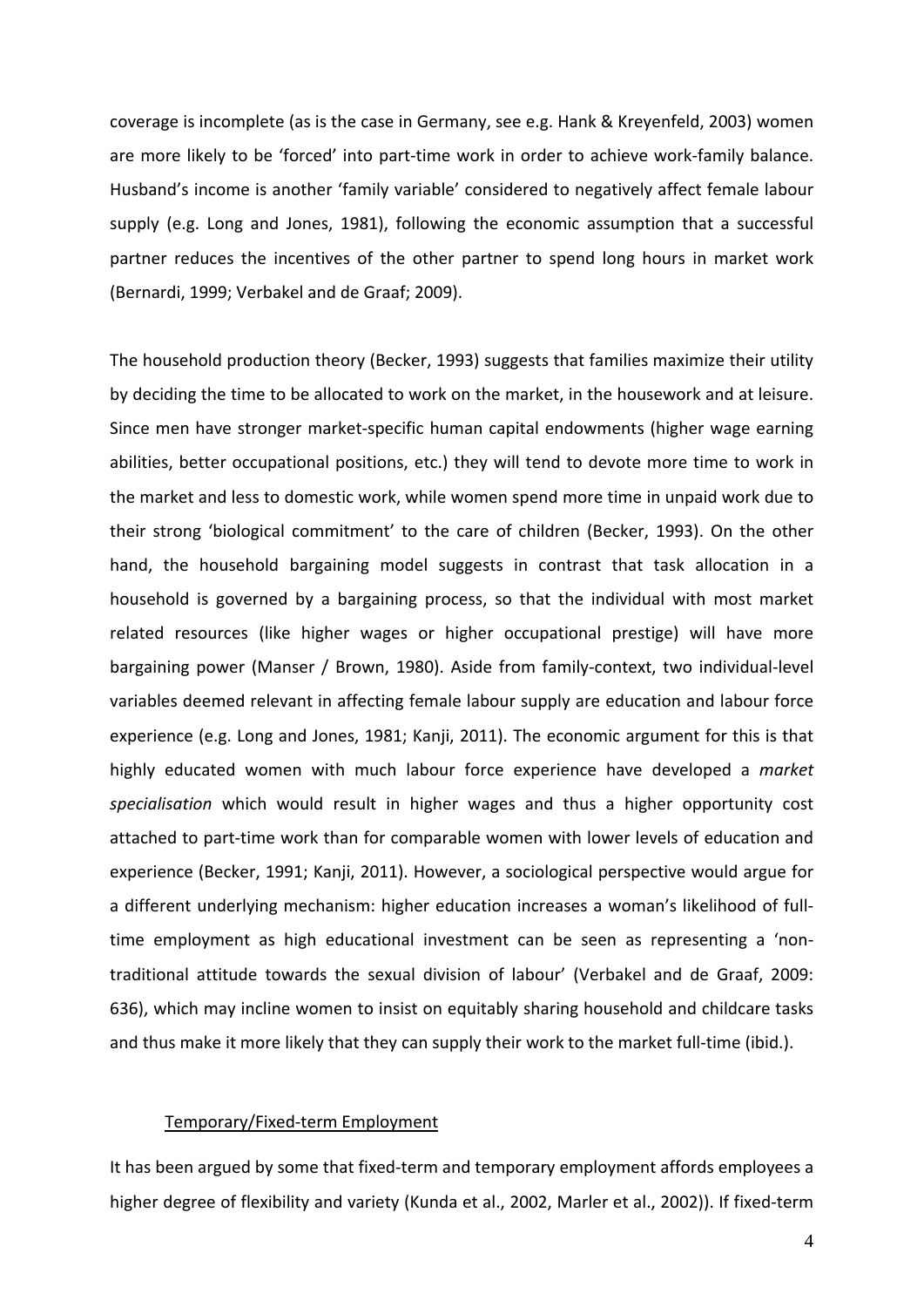and temporary employment would indeed entail more flexibility for workers, it should be especially attractive for young mothers with children who aim to strike the balance between paid work and care (Krausz, 2000). However, there are reasons to question this presumption. While there is little doubt that fixed-term employment affords employers more flexibility than permanent contracts, it is rather questionable whether it does so for employees. Firing workers on permanent contracts can entail substantial costs for employers (though this depends strongly on the level of employment protection legislation – EPL hereafter). For workers, however, no monetary costs are generally attached to resignation. More generally, it tends to be easier for employees than for employers to terminate a regular employment contract.

Booth et al. (2002, F191) develop a different argument as to why temporary employment should be especially attractive for women: female workers have a higher propensity to make a transition to non‐employment than their male counterparts and are thus reluctant to invest in firm‐specific human capital. Since it is inefficient for firms to invest in the training of temporary workers they are also unlikely to expect their temporary employees to make investments in firm‐specific human capital. Temporary employment is therefore argued to be an attractive option for women who tend to have lower labour market attachment (ibid.). Along the same lines, temporary work is sometimes a relatively simply option to gain access to reduced hours and prevent skill depreciation if full-time work is either not available or possible.

#### *The Employer's Perspective*

#### Part‐time Work

1

Critical voices argue that part‐time work has "changed from an activity that mainly accommodates the needs of the workforce for shorter hours to one that meets employers' needs and preferences for such things as lower costs and more flexible staffing" (Kalleberg, 2000: 344). However, the cost efficiency argument, at least regarding *regular* part‐time work, is more likely to hold in institutional contexts which allow unequal treatment between part-time and full-time employees such as the US. In the EU context, the European Directive on Part-Time-Work  $(1997)^2$  stipulates equal treat of part-timers and full-timers thereby at

<sup>&</sup>lt;sup>2</sup> http://eur-lex.europa.eu/LexUriServ/LexUriServ.do?uri=CELEX:31997L0081:EN:NOT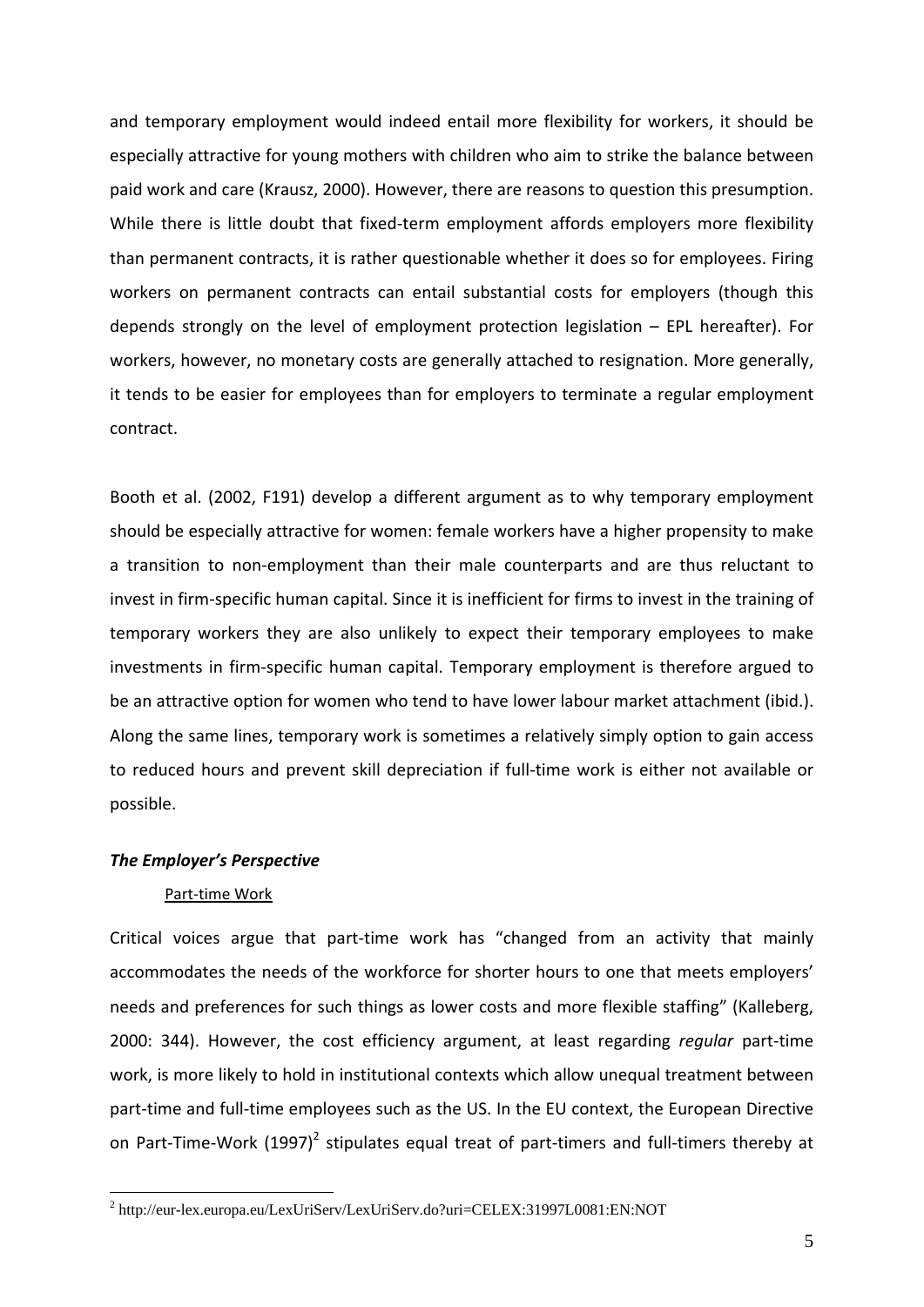least formally preventing the unequal treatment of part-time workers. This means that there is no difference, pro rata, in the costs of part-timers and full-timers concerning wages, fringe benefits and social security contributions. Given then, that there are fewer hours to cover quasi‐fixed costs part‐time work in the European context is actually rather expensive for the employer (Euwals & Hogerbrugge, 2006). The situation is different for short part-time work, so-called marginal employment. This type of employment tends can be very 'cost-efficient' for employers as they have to pay substantially lower social security contributions for these workers. In Germany, much marginal employment falls into the category of so-called *mini*jobs. Even though part-time and full-time workers have to be treated equally, Gregory and Conolly (2008) showed that around on quarter of all women who move from full‐time to part-time experience an occupational downgrade. About 20% of professional women downgrade with half of them moving to low‐skilled jobs (ibid). Mainly due to the occupational downgrading, women eran lower wages than in full‐time jobs (compare Wolf 2002, Manning and Petrongolo 2008). Similar wage effects are found for fixed-term workers (e.g. ; Booth et al. 2002, Mertens et al. 2007).

The increased need for flexible staffing has indeed been regularly emphasised as one central incentive for employers to use part‐time workers (Bentolila and Dolado, 1994). Especially in the service sector staffing and organizational flexibility is deemed crucial (see e.g. Euwals & Hogerbrugge, 2006). Employers may also generate part‐time jobs in order to attract or retain workers they value, generally women with (small) children (e.g. Tilly, 1992). More generally, in order to achieve high levels of productivity and employee commitment, employers need to take their employee's needs and preferences into account (Purcell et al., 1999). Part‐time employment can be an important way of responding to (mostly) female employees' desire to reduce work‐family conflict.

#### Temporary/Fixed‐term Employment

From the employer's perspective fixed-term and temporary employment carries the advantage of relatively risk free hiring. The employment relationship ceases with the end of the contract without any firing costs attached. Especially in contexts where regular employment protection is strict, fixed-term contracts are an attractive and risk-free alternative to permanent contracts (e.g. Boockmann and Hagen, 2001; Pierre and Scarpetta,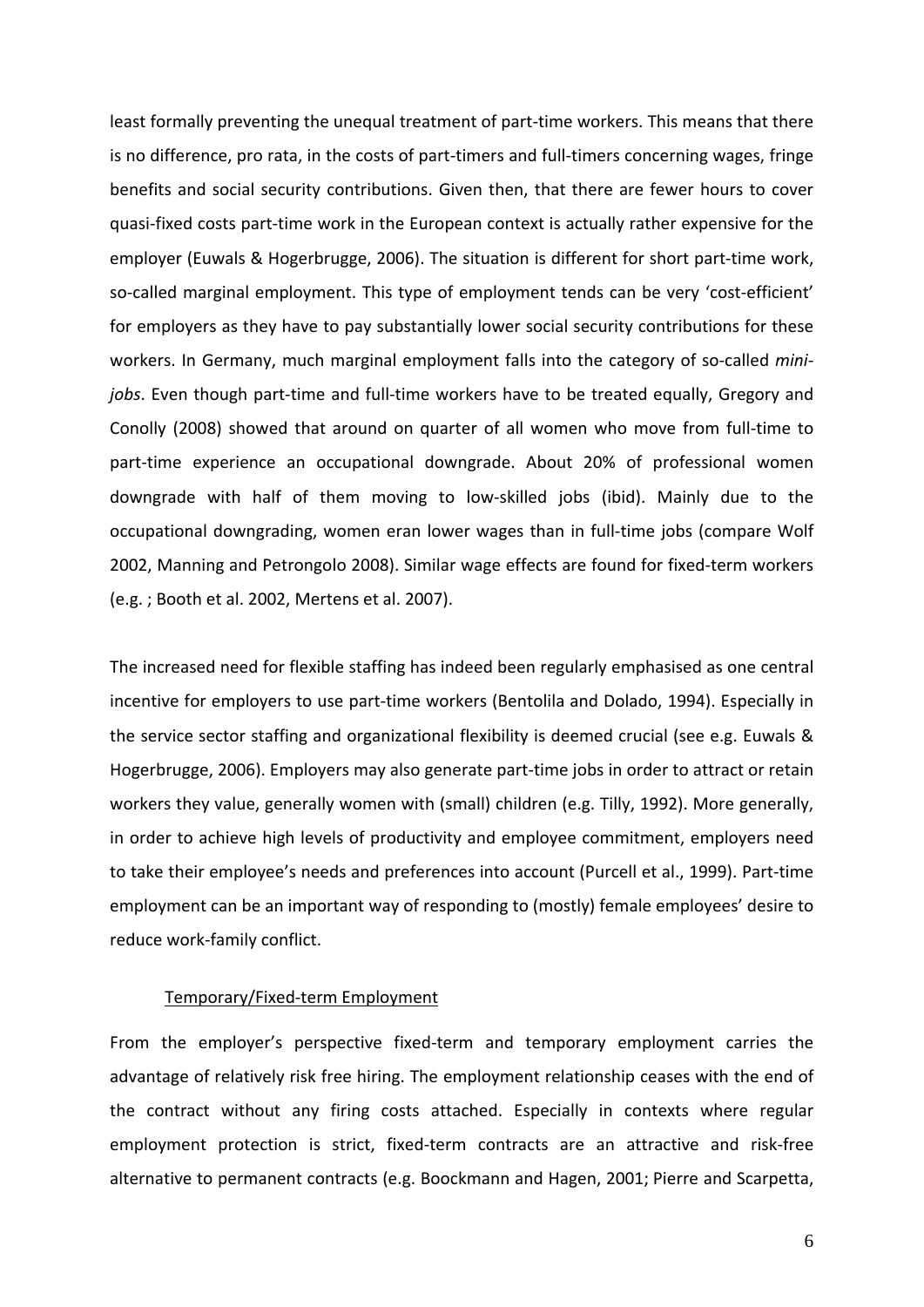2004). This is especially the case when it comes to the hiring of *labour market outsiders*. Women are more likely than men to have career interruptions and are thus often categorised as labour market 'outsiders' along with young persons (labour market entrants), the unemployed, immigrants and the low‐skilled (e.g. Lindbeck and Snower, 2001; McGinnity et al. 2005). Because of their higher propensity of career discontinuity women are more likely to be affected (or have recently been affected) by hiring processes than their male counterparts. At the same time it can be assumed that it is harder for the employer to judge female applicants' productivity because of their career interruptions. For employers it can therefore be attractive to hire women on risk‐free temporary contracts. The attractiveness of using temporary employment for outsiders does not only depend on the degree to which regular employment is protected, but also on the level of regulation of temporary contracts (Nunziata and Staffolani, 2007). Kahn (2010) has shown that an increasing deregulation of temporary work as led to an overall increase of temporary employment amongst the employed population.

# **Institutions and Institutional Change**

As already noted in the above discussion, institutions are generally expected to critically shape the demand for and supply of atypical work. Germany and the UK exhibit crucial variation in some of the relevant institutions as well as diverse time trends therein.

#### *Employment Protection Legislation*

As discussed above, the degree of employment protection of regular (i.e. permanent) contracts has frequently been argued to affect employers' incentives to hire workers – especially women or other labour market outsiders – on these contracts. The ease with which fixed-term contracts can be concluded has also been theorised to influence the volume of such contracts. In Germany regular contracts enjoy a substantially higher level of protection than in the UK. The OECD has developed indicators to measure the strictness of employment protection legislation which take values from 0 (weak) to 6 (strong) (OECD, 2012; Venn, 2009). In 2008 – which is the most recent figure available at the time of writing – Germany scored 3.0 on the indicator measuring the strictness of employment protection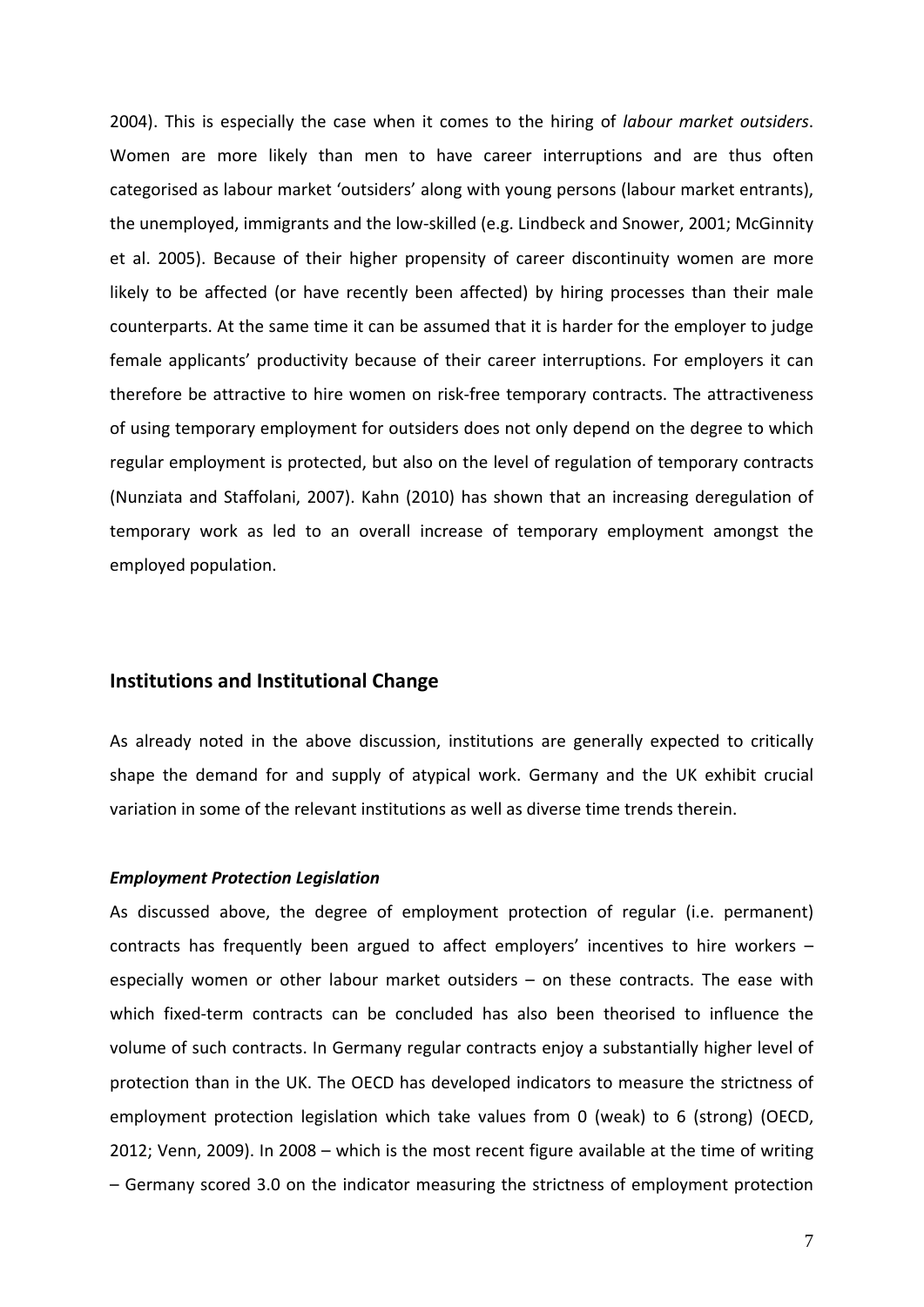for permanent contracts, while the UK only reached 1.12. The level of employment protection in Germany is clearly above the OECD average of 2.11, while that of the UK falls clearly below (OECD, 2012). If the theoretical argument that strictly protected permanent contracts create incentives for employers to offer temporary employment to labour market outsiders, then the risk of being employed on a temporary contract should be higher for German women then British ones. However, our data allow us to look at change over time spanning a time‐period of 20 years. We can thus also examine whether change in employment protection legislation has affected women's temporary employment risk. Both countries have experienced a slight increase in the level of strictness: Germany has moved from 2.58 in 1990 to 3.0 in 2008, while the UK has moved from 0.95 to 1.12 over the same period. It is unlikely, however, that these small changes have significantly affected employers' hiring strategies. How do Germany and the UK compare regarding the regulation of temporary work? The regulation of temporary contracts is also stricter in Germany than in the UK. In 2008 Germany scored 1.25 on the relevant OECD indicator while the UK scored 0.38. In contrast to the protection of regular contracts, there has been substantial change over time in Germany regarding the regulation of temporary employment: the level of regulation has dropped continuously over the past 20 years, from 3.75 in 1990 to 1.25 in 2008. The UK, by contrast, has experienced a minute increase from 0.25 to 0.38 (OECD, 2012). If the deregulation of fixed-term contracts further increases the incentives to hire labour market outsider in contexts where regular employment is highly protected, we should find a significant increase of female temporary employment in Germany over time, while no such trend would be predicted for the UK where regular contracts receive very little protection and where the regulation of temporary employment has been stable over time.

#### *Childcare*

Mothers' willingness to work full-time is frequently presented as a function of their access to, as well as their ability to pay the costs of, childcare. In a cross-national study of 19 countries, Petit and Hook (2005) have provided evidence that high levels of childcare positively affect women's labour market participation. Prevalent neo‐classical models understand day‐care costs to effectively lessen women's net wages and thereby to reduce the likelihood of mothers engaging in market work (full-time) (Heckman, 1974). However, as argued by Hank and Kreyenfeld (2003), in national contexts where public providers dominate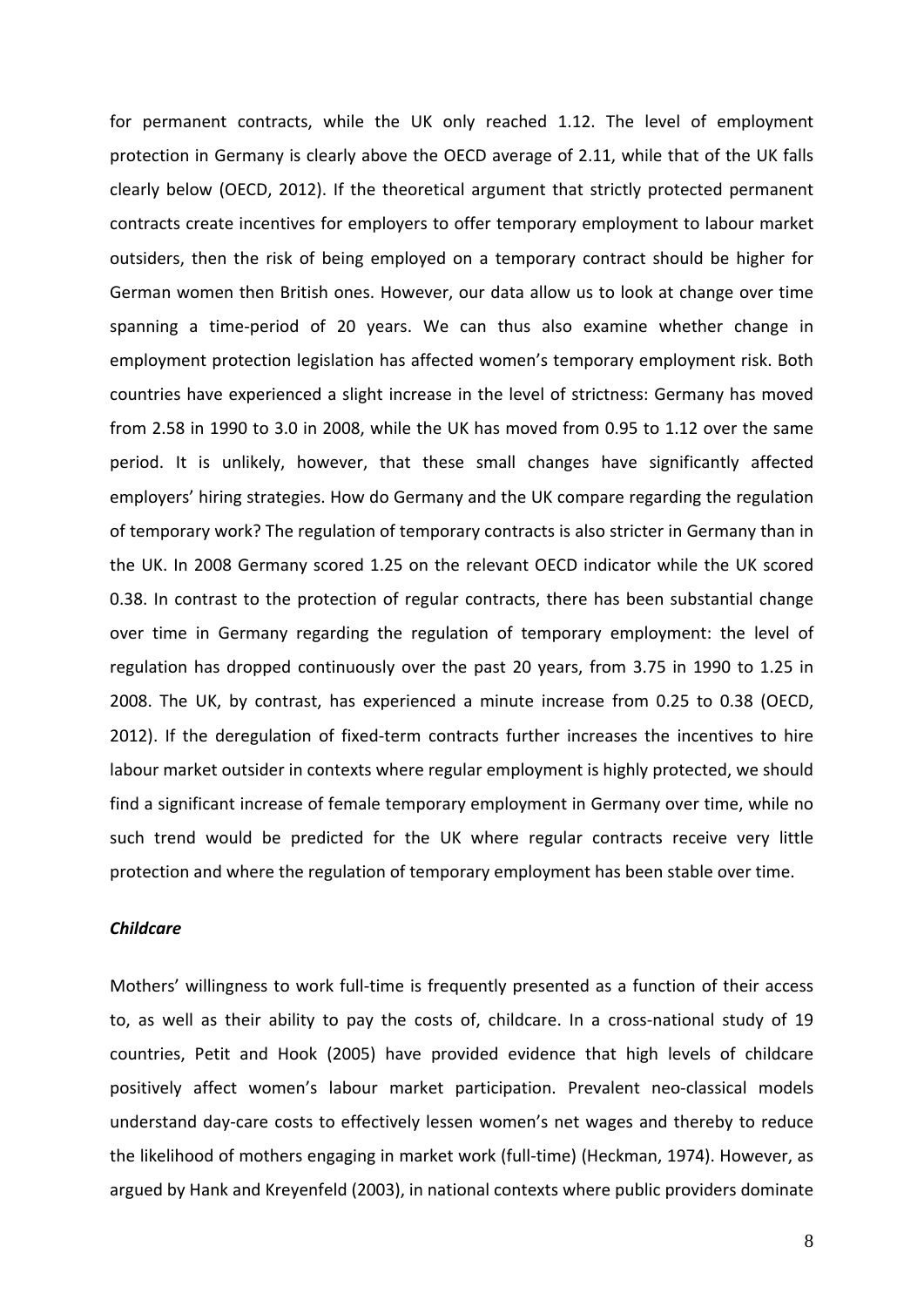access to childcare ('availability') becomes more crucial in shaping female labour supply than the costs involved ('affordability'). In Germany there are very few private child care providers (Hank and Kreyenfeld, 2003) and public childcare provision – especially for children below 3 years of age – does not meet demand (ibid.). In the UK, by contrast, childcare provision follows a very clear market logic (Viitanen 2005: 150). Subsidised childcare exists but is only available to low‐income or single‐parent households. Moreover, childcare places in local authority nurseries are reserved for families in crisis (ibid.). In the UK it tends to be the costs of childcare rather than the limited availability of childcare that affect female labour supply (Chevalier and Viitanen, 2002). Despite the differences in childcare provision in both countries, Germany and the UK are thus similar in one respect: childcare coverage rates for small children under 3 years of age are low. Moreover, attendance hours for children below 3 in both countries are low: in 2005 the average hours of attendance were 16 in the UK and 23 in Germany (compared to an average of above 30 hours in all of the Northern European countries, France as well as the USA) (OECD, 2012a). Not surprisingly, then, both Germany and the UK are often cited as contexts where inadequate childcare provision has negative implications for women's labour market opportunities (e.g. Gash, 2009). It is thus to be expected that dependent children – and especially the presence of small children – will increase the likelihood of British and German women to be employed in atypical jobs. As argued above, this may increase women's entrapment in temporary employment. Reduced access to (affordable) childcare may also increase the risk of part‐ time or marginal work as women rely on informal care arrangements which often do not cater for full‐time employment. Likewise, the low average hours of attendance increase women's risk of part‐time work.

In both countries we can observe notable increases in childcare enrolment rates (Gauthier, 2011). Over the period spanning from the early nineties to the late noughties coverage rates for children of pre‐primary age have increased by 20 percentage points in Germany and by 36 percentage points in the UK (ibid.). Admittedly, this indicator is not ideal as it also includes children between 3 and 6 years of age for which coverage rates have always been less problematic (see e.g. Hank and Kreyenfeld, 2003; De Henau et al., 2008:37). However, we were not able to obtain time-series information on childcare coverage or spending which pertains to children below age 3 only. Nevertheless, it is unlikely that the notable increase in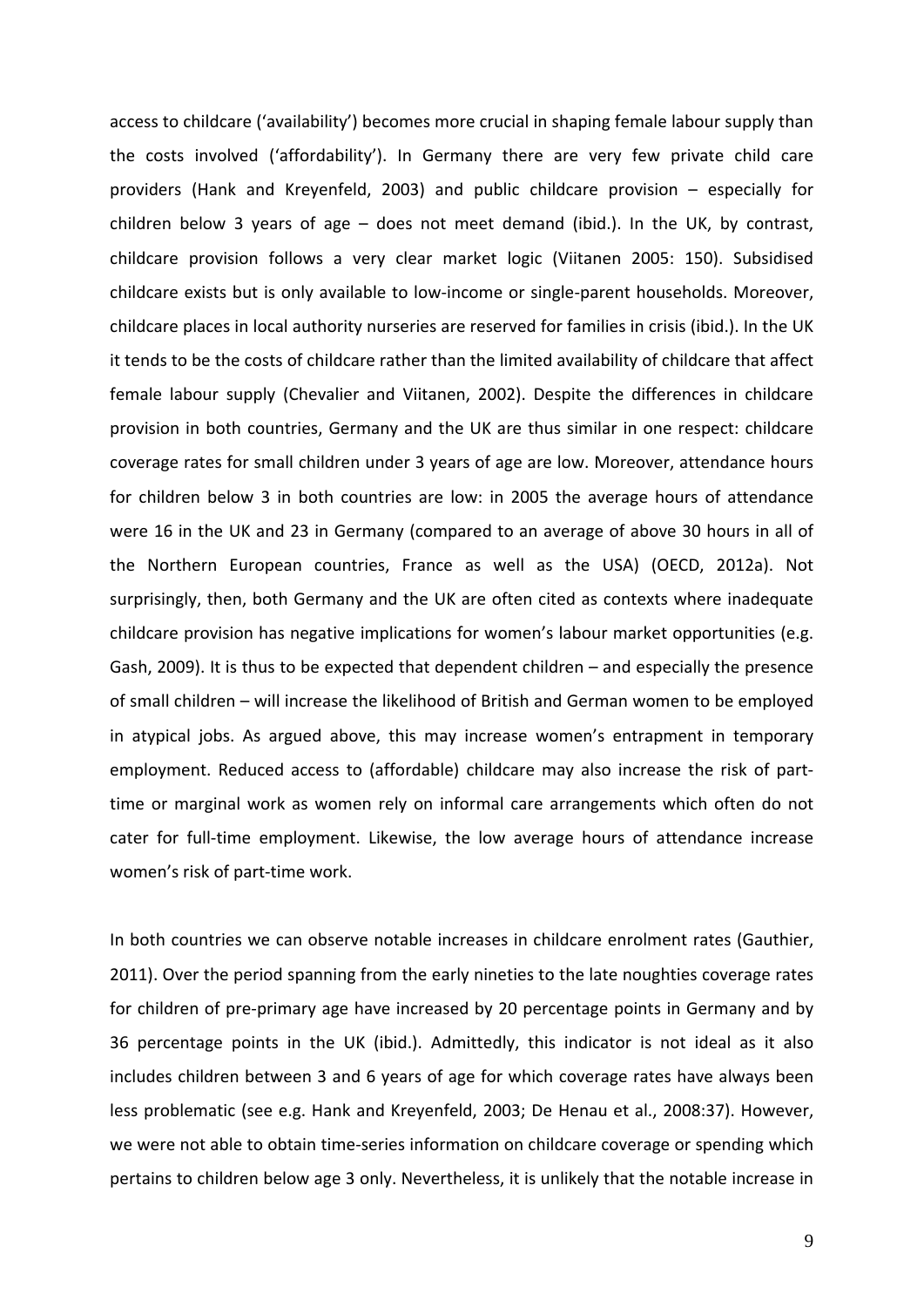both countries would have exclusively affected the care arrangements of children above 3 years of age. To the contrary, we deem it likely that the time trend of this indicator also captures a 'catching up' effect pertaining to the coverage of very small children.

#### *Hypotheses*

 *Overall time trends in Atypical Employment*: given the substantial deregulation of atypical contracts in combination with highly protected permanent employment, we expect a significant increase of female fixed-term employment in the service sector in Germany. In the UK there are fewer incentives for employers to use fixed‐term contracts as permanent employment does not enjoy high levels of protection. Moreover, in the UK there has hardly been any change in the regulation of temporary work over time.

 *Individual level determinants of atypical employment*: Drawing on existing theories of female labour supply and given the inadequacy of childcare arrangements in both countries, we predict that the number of dependent children as well as the presence of children under 3 years of age will increase the likelihood of part‐time or marginal employment for female workers. Given that low levels of childcare coverage are also likely to prevent many women from out-sourcing their childcare duties thereby temporarily forcing them out of the labour market, we further predict that children increase women's risk to be employed on fixed‐ term contracts (assuming that employers prefer to use these risk‐free contracts when hiring labour market outsiders with career interruptions). Moreover, we predict that higher levels of education reduce the risk of part-time employment, because for higher educated women part-time employment entails higher opportunity costs than for their lower-educated counterparts due to their stronger market specialisation. The same holds for career interruptions following childbirth. To the extent that career interruptions increase the risk of fixed-term employment, higher educated women should thus also have a lower risk of fixedterm employment. Finally, it is predicted that a low spousal income will reduce the likelihood that a women is employed part‐time.

 *Time trends in the relevance of individual‐level*: we expect that the effect of children on women's propensity to work part‐time or to be in marginal employment has decreased over time due to substantial increase in childcare coverage in both countries.

10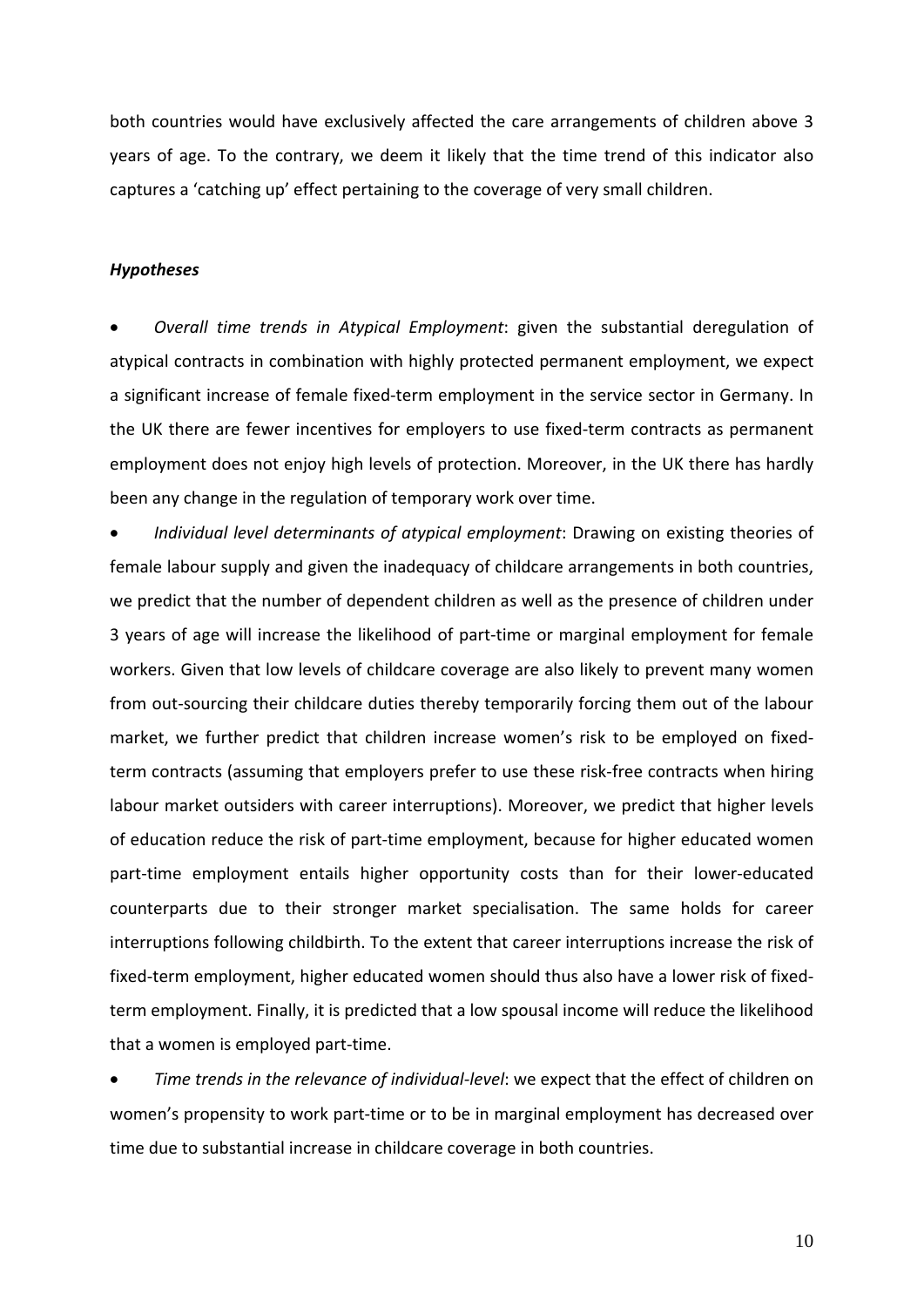# **Data and Sample Selection**

This analysis uses data from the SOEP (German Socio‐Economic Panel) and the BHPS (British Household Panel). The SOEPis a representative, interdisciplinary, and longitudinal survey of the German population (Frick, Groh‐Samberg, Schupp, & Spieß, 2008). The panel began in 1984 and has been repeated yearly since then. For our analysis we apply the SOEP data from 1991 to 2010. The BHPS has a similar structure and logic like the SOEP. It started in 1991 and is an annual survey consisting of a nationally representative sample of originally 5,500 households and a total of approximately 10,000 interviewed individuals. Over the years there have been extensions of the original data set which covered about 10,00 households in the last wave of the BHPS proper in 2008/09 (see Taylor et al. 2010).. As of 2010 the BHPS has been part of the much larger longitudinal study "Understanding Society" that follows 40,000 households, however, the number of observations for the BHPS sample is now considerably smaller than in the wave colleted in 2008/09.

Following selections have been carried out in order to obtain the final sample for the analysis. Only women with ages between 25 and 54 have been selected. Further, only women have been considered who have a positive labour income and for whom occupation and labour hours information are available. After these selections, the resulting number of observations is about 60.000 in Germany and 41.000 in the UK. The distinction between service and other occupations has been based on the ISCO classification. According to this classification, the majority of women in our sample (almost 90 percent) are working in the service sector. For the multivariate analysis, only women working in the service sector for whom partner information is available have been included in order to test the effect of household composition on labour supply. These selections reduce our number of observation to about 38.000 women in Germany and about 24.000 in the UK respectively.

We distinguish between marginal employment (1 to 14 hours per week) and part time employment (15 to 34 hours per week). On fixed-term employment are those individuals who report to have a fixed-term contract.

11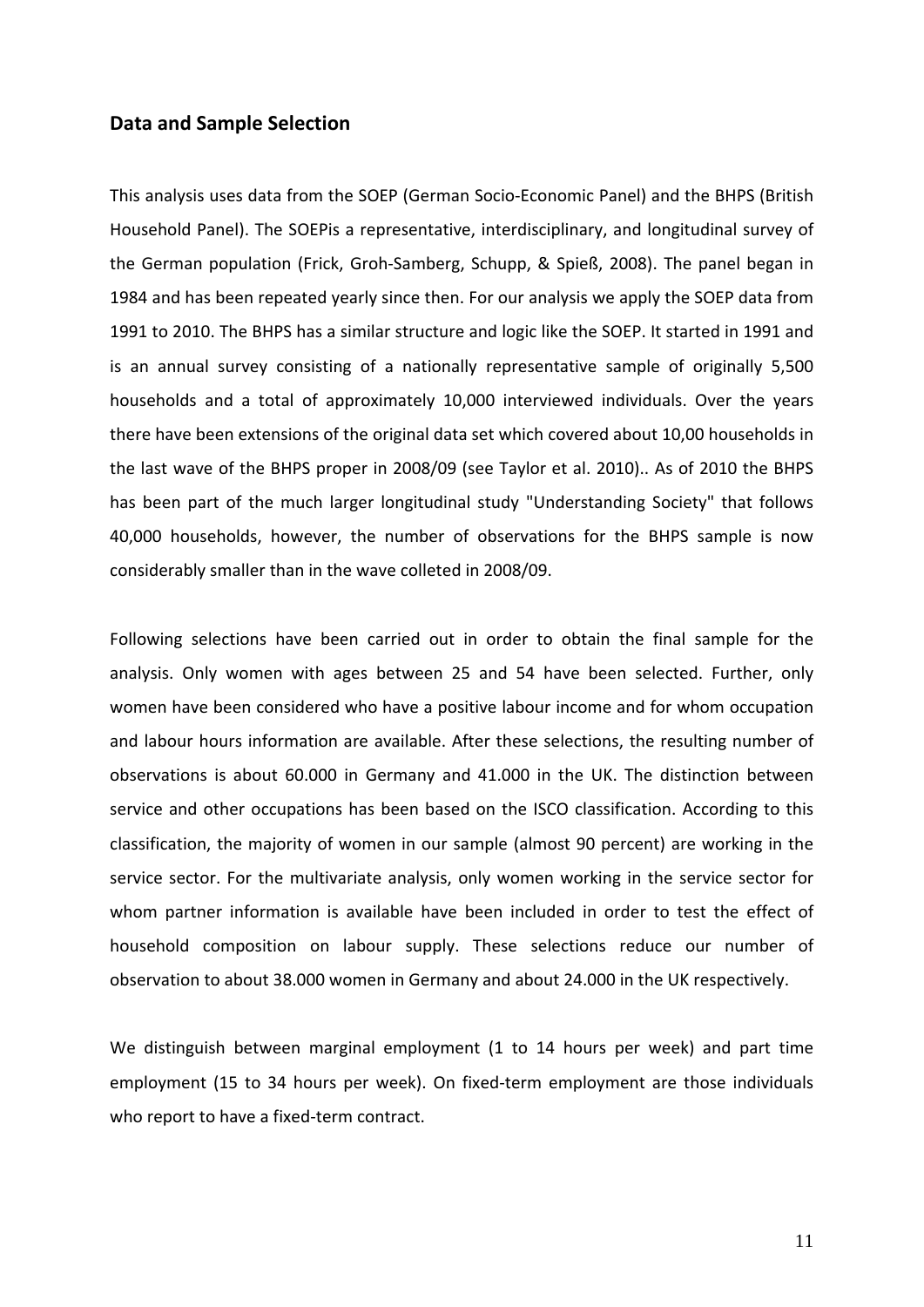# **Findings: Atypical Employment in Germany and the UK**

# *Time Trends in Atypical Employment: Descriptive Evidence*

Figure 1 shows the evolution of non-standard employment of women in our data. We contrast employment in the service sector with employment in other sectors. While part‐ time employment in service occupations in the UK went up slightly, there is a small but steady downward trend for fixed-term and marginal employment. In other occupations, where we have a much smaller number of observations, trends are less clear, except for fixed-term contracts which seem to have gone down in all occupations in the UK. In the German context, we observe a clear upward trend in part‐time employment for both service and other occupations. We find no clear evidence of the increased risk of fixed-term or marginal employment over time in either service occupations or other occupations. In sum, then, our data would neither suggest a strong increase in fixed-term or marginal employment over time nor clear differences in time trends between service occupations as compared to other occupations. Notably, however, in both Germany and the UK the incidence of part-time work has at all times been notably higher in the service sector.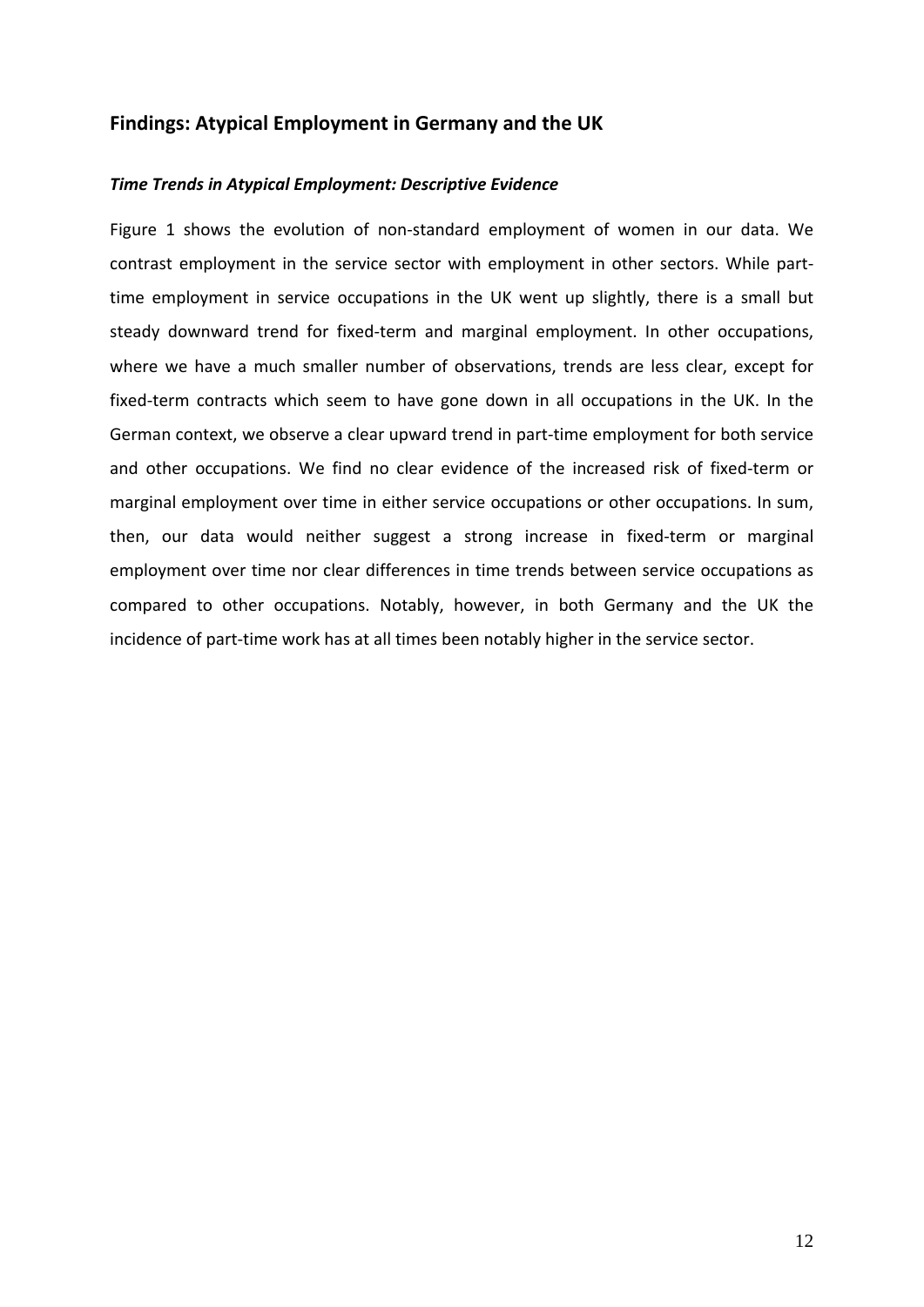



Source: For the UK BHPS and Understanding Society; for Germany SOEP. Own calculations.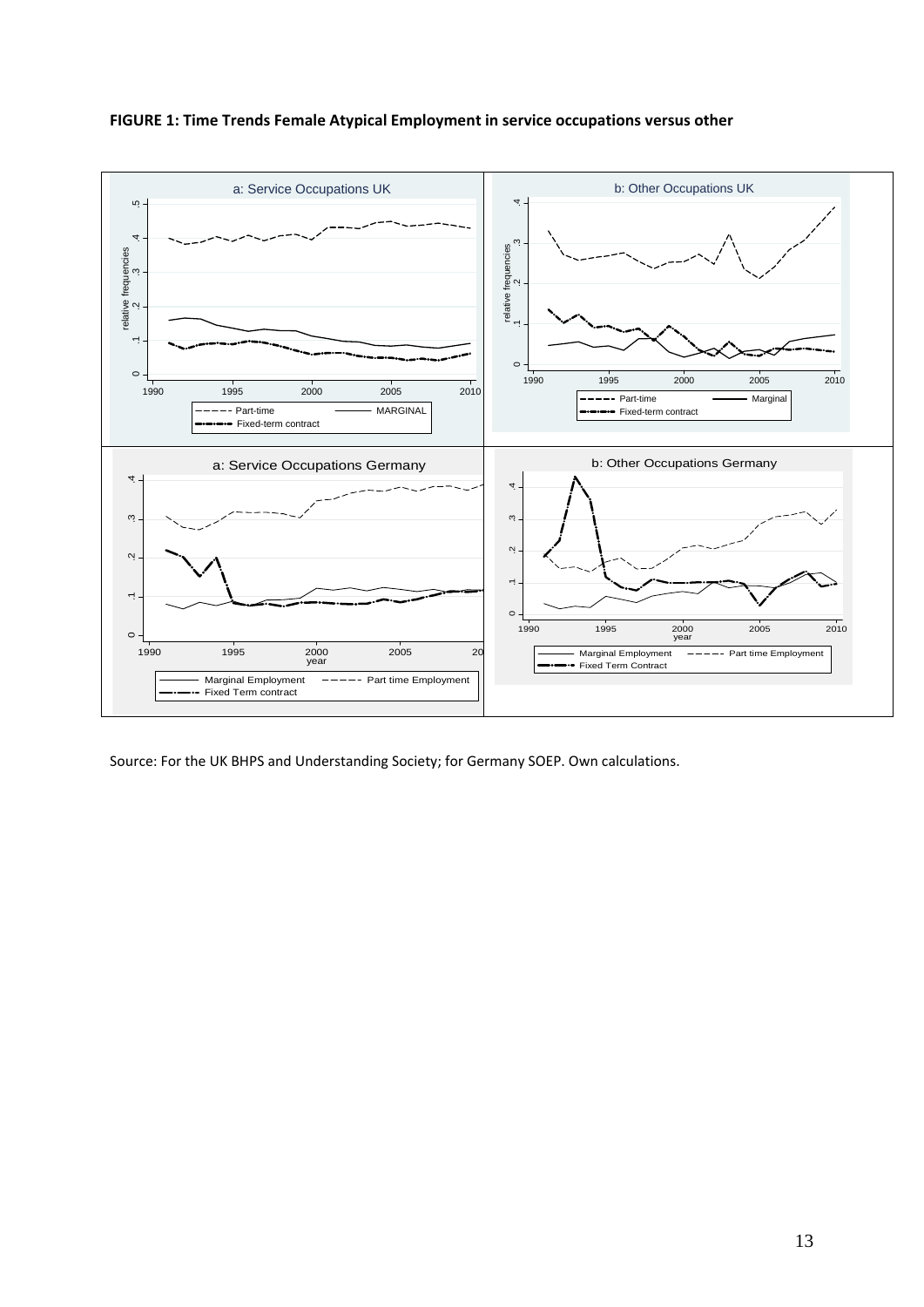In a next step we explore whether households have become increasingly dependent on atypical employment over time (TABLE 1). The dependent variable indicates the dependency of the household on atypical employment: it takes the value 1 if no adult in the household has a standard-employment contract but at least one adult is in atypical employment and the value 0 if at least one adult in the household is employed on a standard contract. Unemployed singles and couples where both partners are unemployed or inactive are not included in the analysis. We find an increased tendency in Germany primarily, where the growth of atypical employment use has been much stronger. Here the risk of a household depending on atypical employment has grown continuously and substantially over time. These trends show the relevance of analysing deeply the determinants of atypical employment.

|           | UΚ          |       | Germany     |       |
|-----------|-------------|-------|-------------|-------|
|           | Coeff.      | s.e.  | Coeff.      | s.e.  |
| 1996-2000 | $0.041*$    | 0.023 | $0.243***$  | 0.022 |
| 2001-2005 | 0.032       | 0.022 | $0.340***$  | 0.021 |
| 2006-2010 | 0.033       | 0.024 | $0.494***$  | 0.021 |
| Constant  | $-1.321***$ | 0.017 | $-1.711***$ | 0.017 |

Source: For the UK BHPS and Understanding Society; for Germany SOEP. Own calculations. \*P <0.1; \*\*P <0.05;\*\*\*P<0.001

#### *Atypical Employment and Household/Family Context*

As was outlined in the theory section of this chapter, one of the key assumptions of existing theories of female labour supply is that household context is a central determinant. Going beyond existing theories of labour supply theory which focus predominantly on the impact of household context on working hours, we further argued that household variables can be important determinants of female *temporary* employment. It was predicted that family variables – such as the presence of children – make it more likely that women have career breaks and are trapped in fixed-term or temporary employment upon their return. Table 2 explores atypical employment incidence by household type. We find that having children (whether in a relationship or not) has a strong bearing on women's incidence in part‐time and marginal employment. There is less support, however, for the assertion that the household context affects the risk of fixed-term employment for women, the one exception being lone parents in Germany. These tendencies for women do not vary much by sector.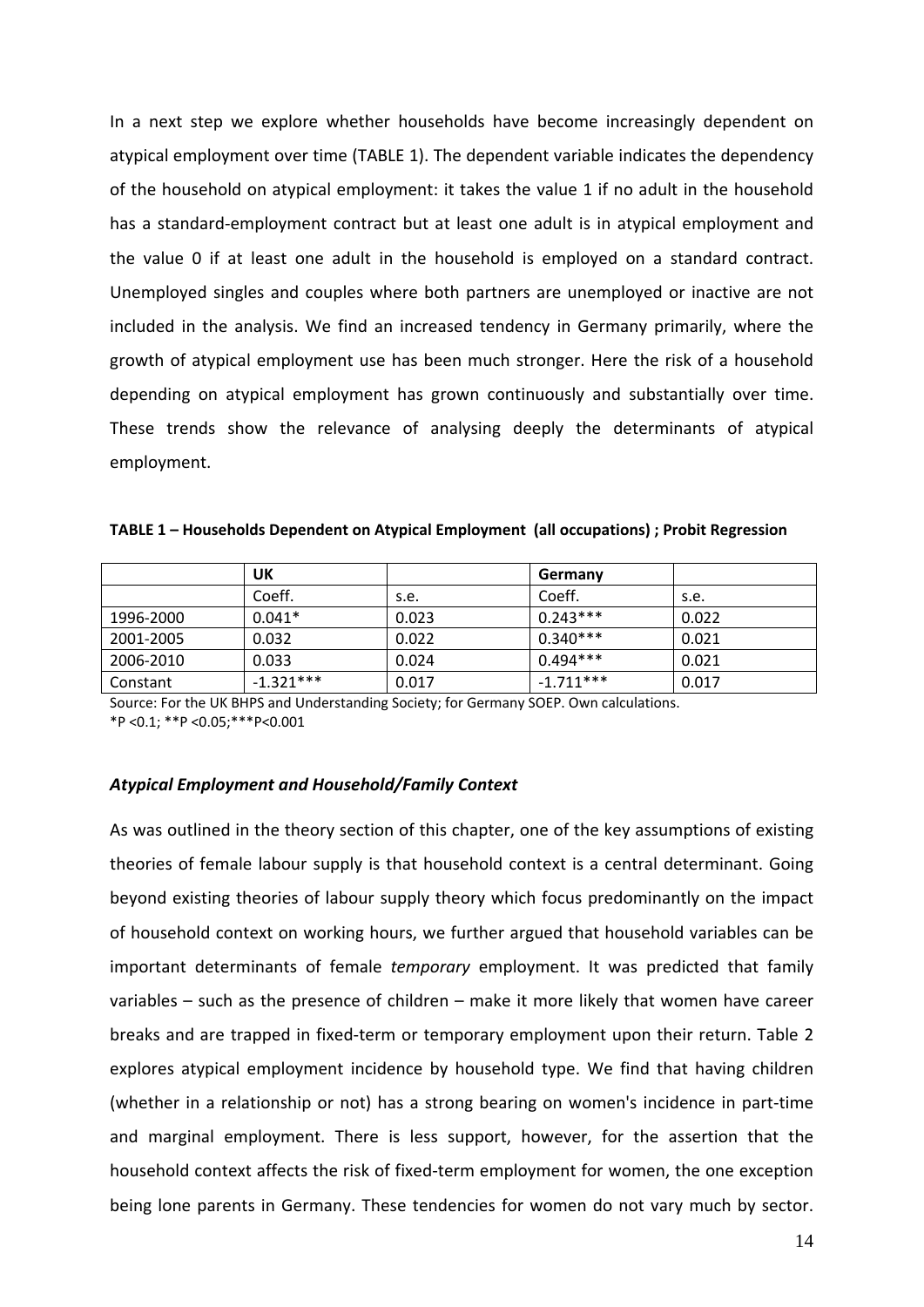However, the non-existence of a 'household effect' of the descriptive results pertaining to fixed‐term employment may be due to an age effect which is not controlled for here: young people have a higher risk of being in temporary employment while at the same time having a lower 'risk' of already having dependent children.

|                                 | <b>Service Occupations</b> |                 | <b>Other Occupations</b> |           |                 |        |
|---------------------------------|----------------------------|-----------------|--------------------------|-----------|-----------------|--------|
| <b>Household Type</b>           | Part-time                  | <b>Marginal</b> | Fixed-                   | Part-time | <b>Marginal</b> | Fixed- |
|                                 |                            |                 | term                     |           |                 | term   |
| <b>UK</b>                       | 43.49                      | 11.79           | 6.57                     | 28.45     | 4.40            | 6.73   |
| Single                          | 17.43                      | 2.87            | 7.91                     | 11.33     |                 | 4.93   |
| Couple no kids                  | 25.28                      | 4.62            | 5.48                     | 11.34     | 3.31            | 4.63   |
| Couple dep. Kids                | 53.54                      | 17.5            | 7.41                     | 43.20     | 6.31            | 9.89   |
| Couple non-dep.<br><b>Kids</b>  | 50.79                      | 10.42           | 4.36                     | 22.84     | 3.62            | 4.72   |
| Lone parent dep.<br>Kids        | 54.21                      | 12.27           | 7.55                     | 40.76     | 1.63            | 4.42   |
| Lone parent non-<br>dep. kids   | 34.96                      | 4.31            | 4.59                     | 7.37      | $\mathbf 0$     | 1.08   |
| N of observations               | 15,553                     | 4,218           | 2,269                    | 698       | 108             | 159    |
| <b>GER</b>                      | 34.90                      | 10.72           | 9.57                     | 21.48     | 6.92            | 10.59  |
| Single                          | 12.77                      | 2.99            | 12.54                    | 9.47      | 4.16            | 10.84  |
| Couple no kids                  | 21.46                      | 4.10            | 9.03                     | 11.18     | 4.40            | 8.39   |
| Couple dep. Kids                | 47.37                      | 18.04           | 10.16                    | 30.19     | 10.83           | 11.88  |
| Couple non-dep.<br><b>Kids</b>  | 39.60                      | 10.22           | 5.53                     | 20.18     | 3.79            | 8.92   |
| Lone parent dep.<br><b>Kids</b> | 41.81                      | 8.44            | 15.28                    | 29.36     | 5.52            | 16.30  |
| Lone parent non-<br>dep. kids   | 24.37                      | 3.49            | 5.87                     | 9.38      | 4.69            | 9.85   |
| N of observations               | 17,486                     | 5,371           | 3,848                    | 1,236     | 398             | 437    |

**TABLE 2 – Atypical Employment of Women by Type of Household (in %)**

Source: For the UK BHPS and Understanding Society; for Germany SOEP. Own calculations.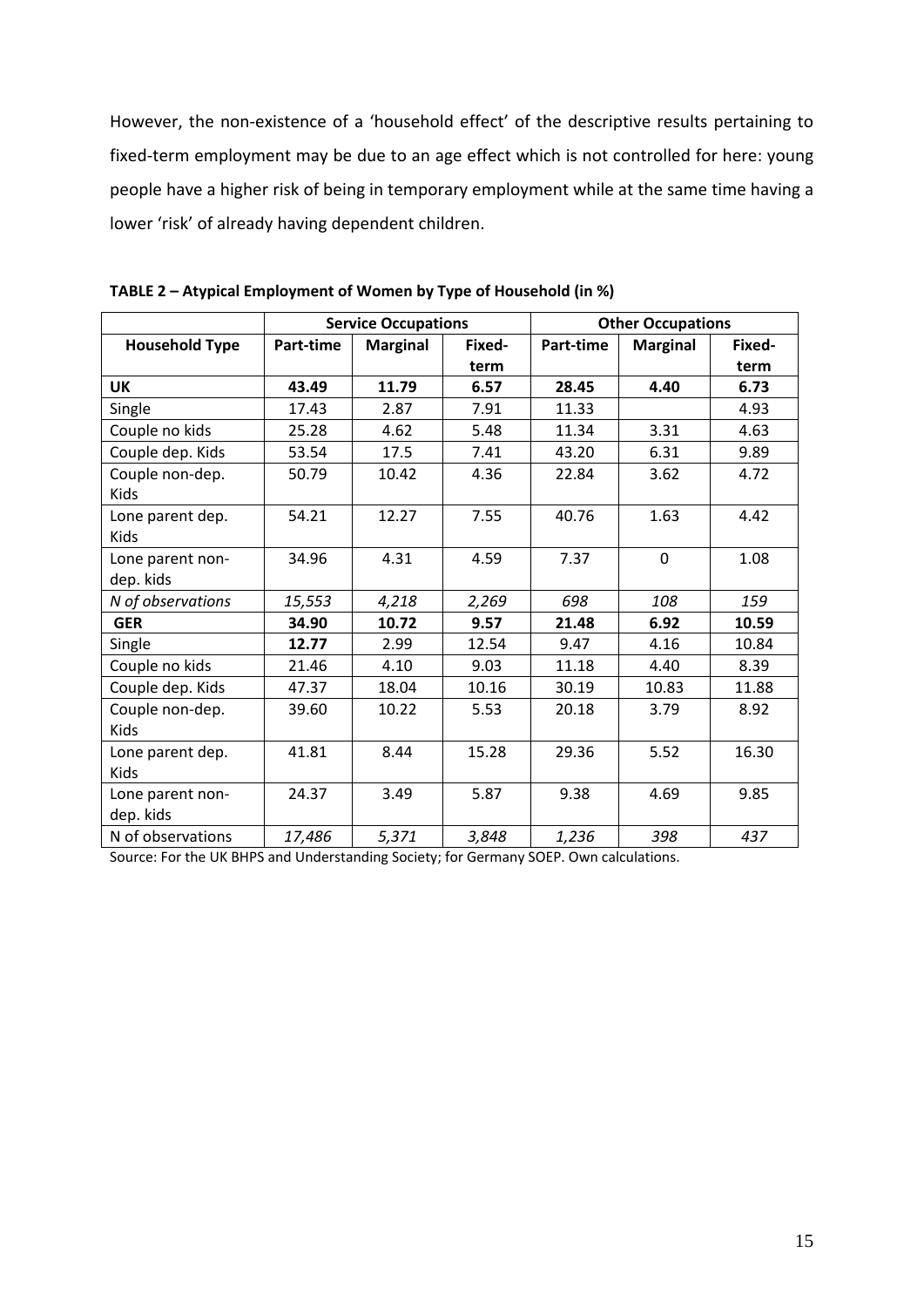#### *Multivariate Estimations*

Table 3 presents a multinomial logistic regression of the predictors of part‐time and marginal employment relative to full-time employment. These models control for standard sociodemographic variables as well as household variables/partner characteristics and occupations. The aim of the latter variables is to determine what effect partners' socio‐ demographic status has on female supply to atypical employment. We find strong differences in the tendency to be employed as a part-time worker overtime in Germany and the UK. In Germany there is an increased risk to work part-time during the observation period, while in the UK this risk decreases over the time period. Moreover, marginal part‐ time work has also become more common in Germany over time, while there is a negative tendency for the UK. We observe notable differences between different types of service occupation. We find that that for women working in personal, protective and sales occupations the likelihood to work reduced hours is considerable higher than for those working in clerical and secretarial occupations. We find a similar tendency for public sector employment, which has also long been recognised as a female friendly employment sector that also offers reduced hour positions, though the public sector tends to be regarded as offering superior working conditions than the service sector is. Professional and technical occupations are associated with a lower likelihood to work part‐time or marginal. The effect of having children in the household is as expected, women are considerably more likely to work reduced hours (both part‐time and marginal part‐time) if there are children in the household. Our results suggest that women with lower levels of education are more likely to work reduced hours than women with higher levels of education in both countries. This is in line with our prediction that opportunity costs attached to part-time work are higher for women with higher levels of education. We also know that many part-time jobs are less skilled which further increases the losses of highly-educated women pursuing reduced-hour jobs (e.g. Gregory and Connolly 2008).

It is also interesting to note variation in the tendency to work part-time by migration status. We find that native born German and English women are considerably more likely to work part-time hours than foreign born women. This tendency has been previously documented for the UK (Dale et al., 2006). In the UK, we observe this also for marginal employment.

16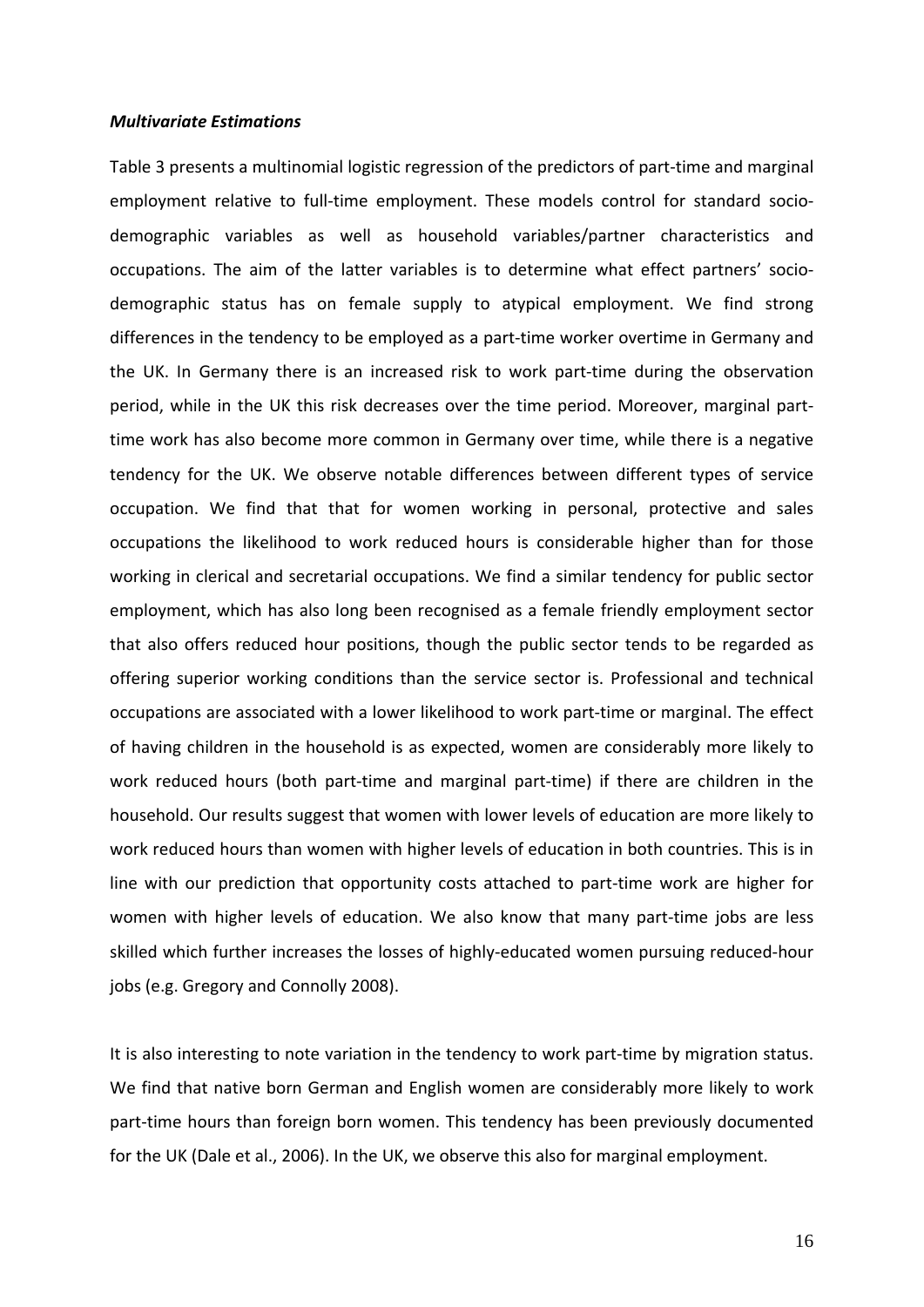In line with our predictions, our analyses show strong effects of partner characteristics on women's tendencies to work reduced hours. Our results suggest that women whose partners earn a low income are considerably less likely to work part-time, or indeed marginal part-time, in both countries. However, it is interesting to note that the strength of the difference in this tendency appears more pronounced in Germany than it is of the UK. This differential has some resonance with the work of McGinnity (2004) who also found German women's employment transitions to be more responsive to partner status than UK women. We define low income as income below 60% of median equivalised household income, estimated separately for both countries.

We also find that women in Germany are much less likely to supply themselves to reduced hour jobs if their partner is working in the services sector themselves. This suggests that the employment conditions of service sector employment (with employment tending to be more unstable and less well paid) might discourage women from supplying themselves to a similarly less financially secure form of employment.

|                            | <b>UK</b>   |       | <b>GERMANY</b> |        |
|----------------------------|-------------|-------|----------------|--------|
|                            | Coeff.      | s.e.  | Coeff.         | s.e.   |
| <b>Marginal employment</b> |             |       |                |        |
|                            |             |       |                |        |
| Age                        | $-0.079**$  | 0.037 | $-0.010$       | 0.042  |
| Age squared                | $0.002***$  | 0.000 | 0.001          | 0.001  |
| UK-born / German           | $0.322***$  | 0.104 | $-0.100$       | 0.085  |
| 1996-2000                  | $-0.321***$ | 0.060 | $0.616***$     | 0.069  |
| 2001-2005                  | $-0.565***$ | 0.062 | $0.947***$     | 0.065  |
| 2006-2010                  | $-0.718***$ | 0.079 | $0.925***$     | 0.070  |
| Number of kids             | $1.095***$  | 0.026 | $1.334***$     | 0.030  |
| Child under 3 years        | $0.723***$  | 0.079 | $1.515***$     | 0.0732 |
| <b>Training</b>            | $-0.308***$ | 0.065 | $-0.096$       | 0.070  |
| Tertiary education         | $-0.588***$ | 0.109 | $-1.347***$    | 0.102  |
| Public service             | $0.157***$  | 0.052 | $-0.829***$    | 0.054  |
| Self-employed              | 0.050       | 0.097 | 0.030          | 0.090  |
| Spouse age                 | 0.036       | 0.025 | $0.140***$     | 0.035  |
| Spouse age squared         | 0.000       | 0.000 | $-0.001**$     | 0.000  |
| Spouse training            | 0.012       | 0.059 | $-0.027$       | 0.075  |
| Spouse tertiary            | $0.629***$  | 0.087 | $0.353***$     | 0.091  |
| Spouse service sector      | $-0.121**$  | 0.050 | $0.393***$     | 0.049  |

**TABLE 3 Multinomial logit to be in part‐time or marginal employment vs. full‐time employment**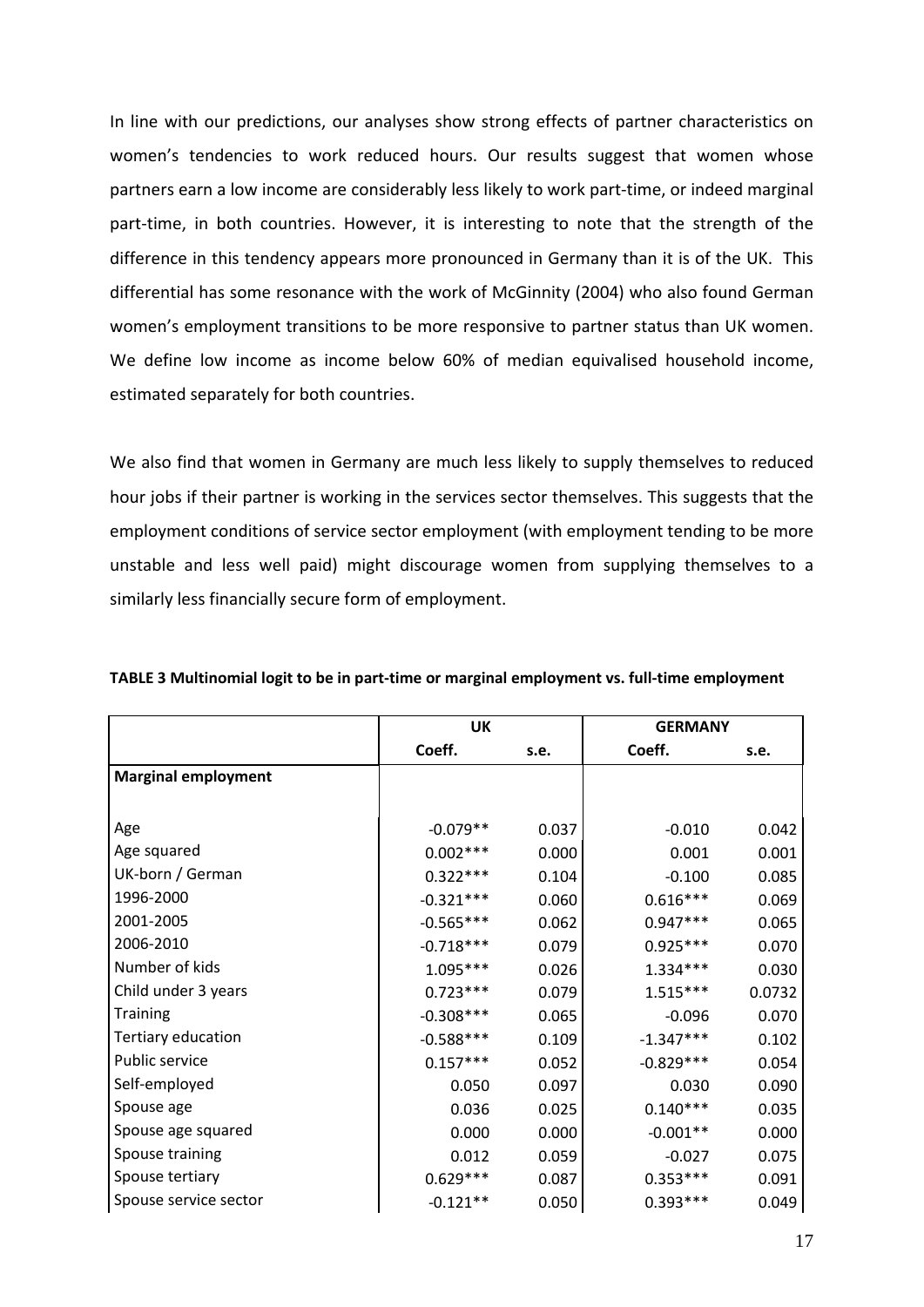| Table 3 continued                             | UK          |       | <b>GERMANY</b> |       |
|-----------------------------------------------|-------------|-------|----------------|-------|
|                                               | Coeff.      | s.e.  | Coeff.         | s.e.  |
| Spouse self employed                          | $0.252***$  | 0.064 | $-0.138*$      | 0.075 |
| Spouse income too low                         | $-0.042$    | 0.061 | $-0.310*$      | 0.182 |
| Professionals                                 | $-0.322***$ | 0.099 | $-0.338**$     | 0.102 |
| Associate professionals and technical         |             |       |                |       |
|                                               | $-0.590***$ | 0.088 | $-0.390***$    | 0.065 |
| Personal, protective and sales                |             |       |                |       |
| occupations                                   | $1.484***$  | 0.062 | $0.714***$     | 0.064 |
| Other service occupations                     | $2.641***$  | 0.094 | $2.772***$     | 0.089 |
| Constant                                      | $-3.301***$ | 0.641 | $-7.636***$    | 0.686 |
| Part-time employment                          |             |       |                |       |
| Age                                           | 0.034       | 0.024 | $0.054**$      | 0.027 |
| Age squared                                   | 0.000       | 0.000 | $-0.000$       | 0.000 |
| UK-born / German                              | $0.263***$  | 0.067 | 0.043          | 0.064 |
| 1996-2000                                     | $-0.086**$  | 0.043 | $0.362***$     | 0.042 |
| 2001-2005                                     | $-0.026$    | 0.042 | $0.623***$     | 0.041 |
| 2006-2010                                     | $-0.021$    | 0.051 | $0.634***$     | 0.044 |
| Number of kids                                | $0.740***$  | 0.019 | $0.906***$     | 0.022 |
| Child under 3 years                           | $0.550***$  | 0.057 | $0.822***$     | 0.058 |
| <b>Training</b>                               | $-0.313***$ | 0.049 | $-0.120**$     | 0.050 |
| Tertiary education                            | $-0.322***$ | 0.070 | $-0.912***$    | 0.063 |
| Public service                                | 0.029       | 0.035 | $-0.036$       | 0.031 |
| Self-employed                                 | $-0.186***$ | 0.072 | $-0.525***$    | 0.071 |
| Spouse age                                    | $0.045***$  | 0.016 | $0.168***$     | 0.023 |
| Spouse age squared                            | $0.000***$  | 0.000 | $-0.002***$    | 0.000 |
| Spouse training                               | $-0.036$    | 0.042 | $-0.172**$     | 0.051 |
| Spouse tertiary                               | $0.167***$  | 0.059 | $-0.031$       | 0.060 |
| Spouse service sector                         | $-0.073**$  | 0.032 | $0.246***$     | 0.033 |
| Spouse self employed                          | $0.120***$  | 0.045 | $-0.037$       | 0.047 |
| Spouse income too low                         | $-0.238***$ | 0.043 | $-0.248**$     | 0.114 |
| Professionals                                 | $-0.379$    | 0.057 | $-0.236***$    | 0.058 |
| Associate professionals and technical         | $-0.284***$ | 0.045 | $-0.282***$    | 0.039 |
| Personal, protective and sales<br>occupations | $0.864***$  | 0.040 | $0.414***$     | 0.043 |
| Other service occupations                     | 1.448***    | 0.078 | $1.090***$     | 0.076 |
| Constant                                      | $-3.503***$ | 0.415 | $-7.036***$    | 0.430 |

Source: SOEP, BHPS and Understanding Society, Only Women with Partner and service occupations only. Own calculations. N of observations (Germany)=28.298. \*P <0.1; \*\*P <0.05;\*\*\*P<0.001

In a next step, we conduct a similar analysis of women's risk to be employed on a fixed‐term contract compared to a permanent one (Table 4). For fixed-term work we observe a decreased tendency for this form of employment for both countries over the observation window. Unlike part-time work, we find no disproportionate tendency for workers to be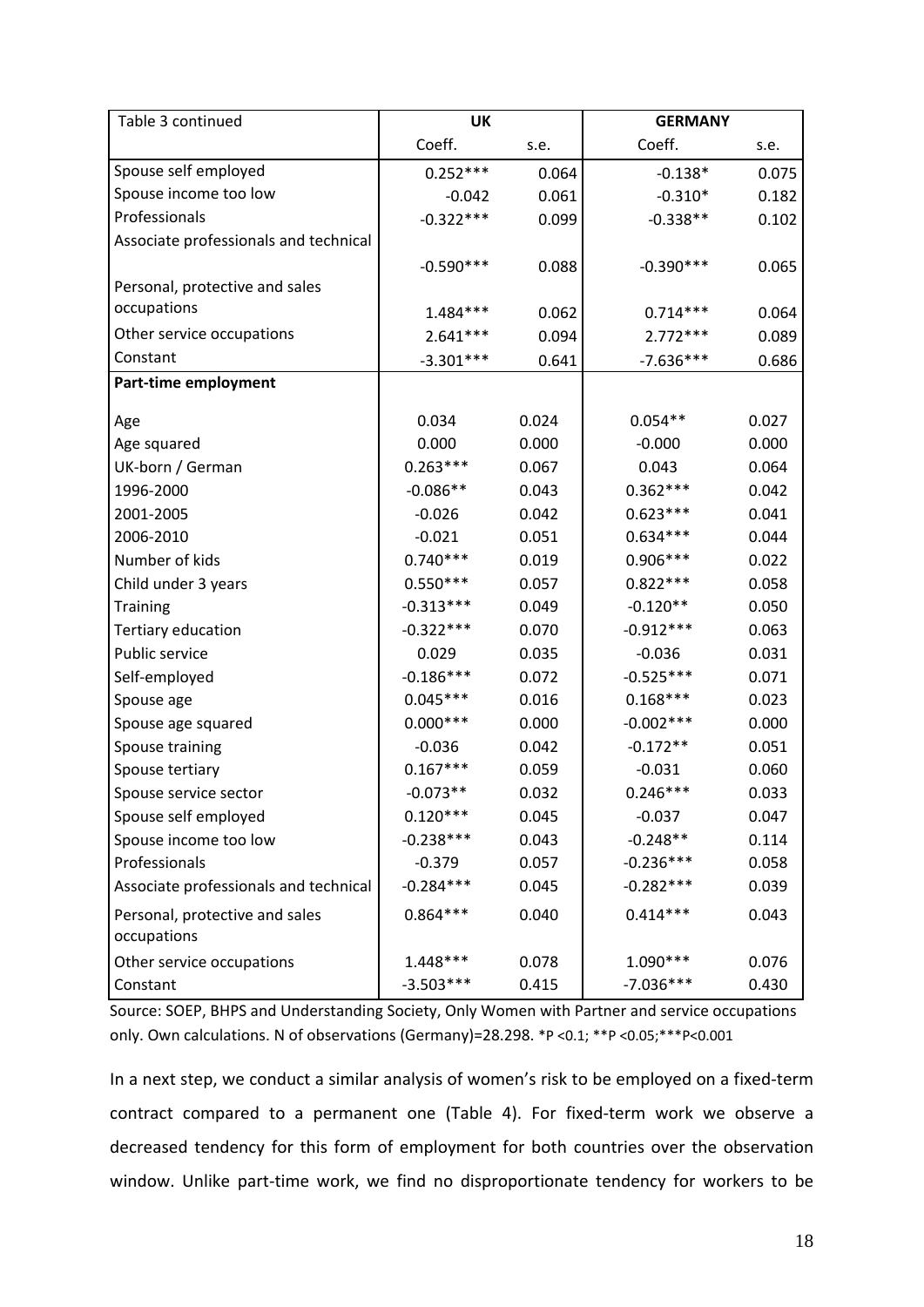employed on fixed-term contracts in the service sector in the UK, and observe no difference in the tendency between sectors in Germany. We do, however, find the public sector to disproportionately rely on fixed‐term jobs in both countries. We control for working hours to account for the possible interaction between fixed-term contracts and reduced hour contracts. Our results suggest that this control is justified for both countries, where part‐ time workers are also more likely to have fixed-term contracts. Interestingly, our results indicate that women with a young child under age 3 in either country do not have increased odds of being employed on fixed‐term contracts. However, our empirical evidence conveys that as women have more children they are more likely to be employed on fixed‐term contracts. This does suggest that the experience of motherhood appears to have a cumulative (and negative) effect on women's employment status. Unlike part‐time jobs, we find women with higher levels of education are more likely to be employed in fixed-term jobs. This tendency has been documented elsewhere as a function of fixed-term worker heterogeneity, with many fixed-term workers high skilled workers on probation before entry to a stable and skilled core (e.g. Gash 2008). We also find some evidence that partner characteristics predictive of women's odds to be employed fixed-term contracts, though they appear less important than for models looking at working‐time.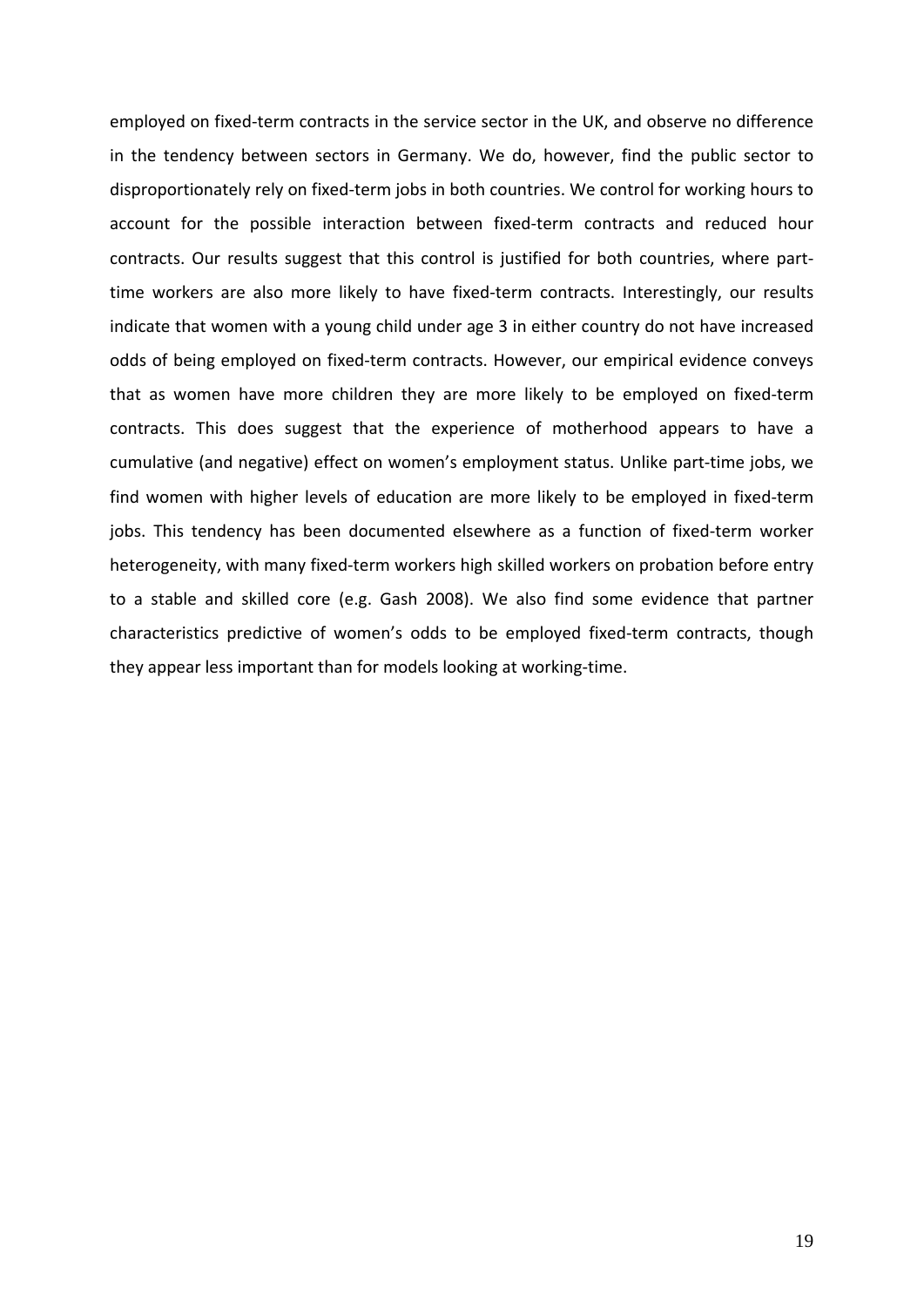|                                            | <b>UK</b>   |       | <b>GERMANY</b> |       |
|--------------------------------------------|-------------|-------|----------------|-------|
|                                            | Coeff.      | s.e.  | Coeff.         | s.e.  |
| Age                                        | $-0.024$    | 0.024 | $-0.116***$    | 0.024 |
| Age squared                                | 0.000       | 0.000 | $0.001***$     | 0.000 |
| UK-born / German                           | $-0.247***$ | 0.055 | $-0.034$       | 0.060 |
| 1996-2000                                  | $-0.081**$  | 0.039 | $-0.245***$    | 0.045 |
| 2001-2005                                  | $-0.317***$ | 0.041 | $-0.248***$    | 0.044 |
| 2006-2010                                  | $-0.461***$ | 0.053 | $-0.147**$     | 0.046 |
| Part-time                                  | $0.228***$  | 0.033 | $0.079**$      | 0.030 |
| Number of kids                             | $0.093***$  | 0.017 | $0.092***$     | 0.019 |
| Child under 3 years                        | $-0.111**$  | 0.054 | $-0.083$       | 0.048 |
| <b>Training</b>                            | $-0.106**$  | 0.049 | 0.068          | 0.052 |
| Tertiary education                         | 0.098       | 0.066 | $0.157**$      | 0.062 |
| Public service                             | $0.231***$  | 0.034 | $0.213***$     | 0.028 |
| Self-employed                              | $0.482***$  | 0.056 | $0.307**$      | 0.127 |
| Spouse age                                 | 0.009       | 0.015 | $-0.009$       | 0.020 |
| Spouse age squared                         | 0.000       | 0.000 | 0.000          | 0.000 |
| Spouse training                            | $0.148***$  | 0.044 | 0.037          | 0.052 |
| Spouse tertiary                            | $0.382***$  | 0.056 | $0.148**$      | 0.059 |
| Spouse service sector                      | $0.062**$   | 0.032 | $-0.020$       | 0.031 |
| Spouse self employed                       | 0.029       | 0.042 | $-0.075$       | 0.048 |
| Spouse income too low                      | $0.124***$  | 0.041 | 0.075          | 0.048 |
| Professionals                              | $0.114**$   | 0.053 | $0.423***$     | 0.051 |
| Associate professionals and technical      | 0.01965     | 0.046 | $0.096**$      | 0.039 |
| Personal, protective and sales occupations | 0.020       | 0.042 | $0.165***$     | 0.044 |
| Other service occupations                  | $-0.008$    | 0.070 | $0.260***$     | 0.072 |
| Constant                                   | $0.067***$  | 0.404 | 1.348***       | 0.363 |

*TABLE 4 –* **Probability to have a fixed term contract (Probit)** 

Source: SOEP, BHPS and Understanding Society, Only Women with Partner and service occupations only. Own calculations. N of observations (Germany)=19.792. \*P <0.1; \*\*P <0.05;\*\*\*P<0.001

# *Has the influence of household/family context on atypical employment changed over time?*

As we have seen in the theoretical part, childcare coverage has improved in the period considered in both countries. Next, we test whether as a result of the improvement in childcare coverage the effect of having small children on the probability of atypical employment has changed over time. For this goal the period dummies have been interacted with the dummy variable which indicates whether there are small children in the household.

In Table 5 the effects of these interaction terms on the probability to be in part‐time or marginal employment are shown. The results differ between both countries. In Germany we observe that the effect of having small children on the probability to be in marginal and part‐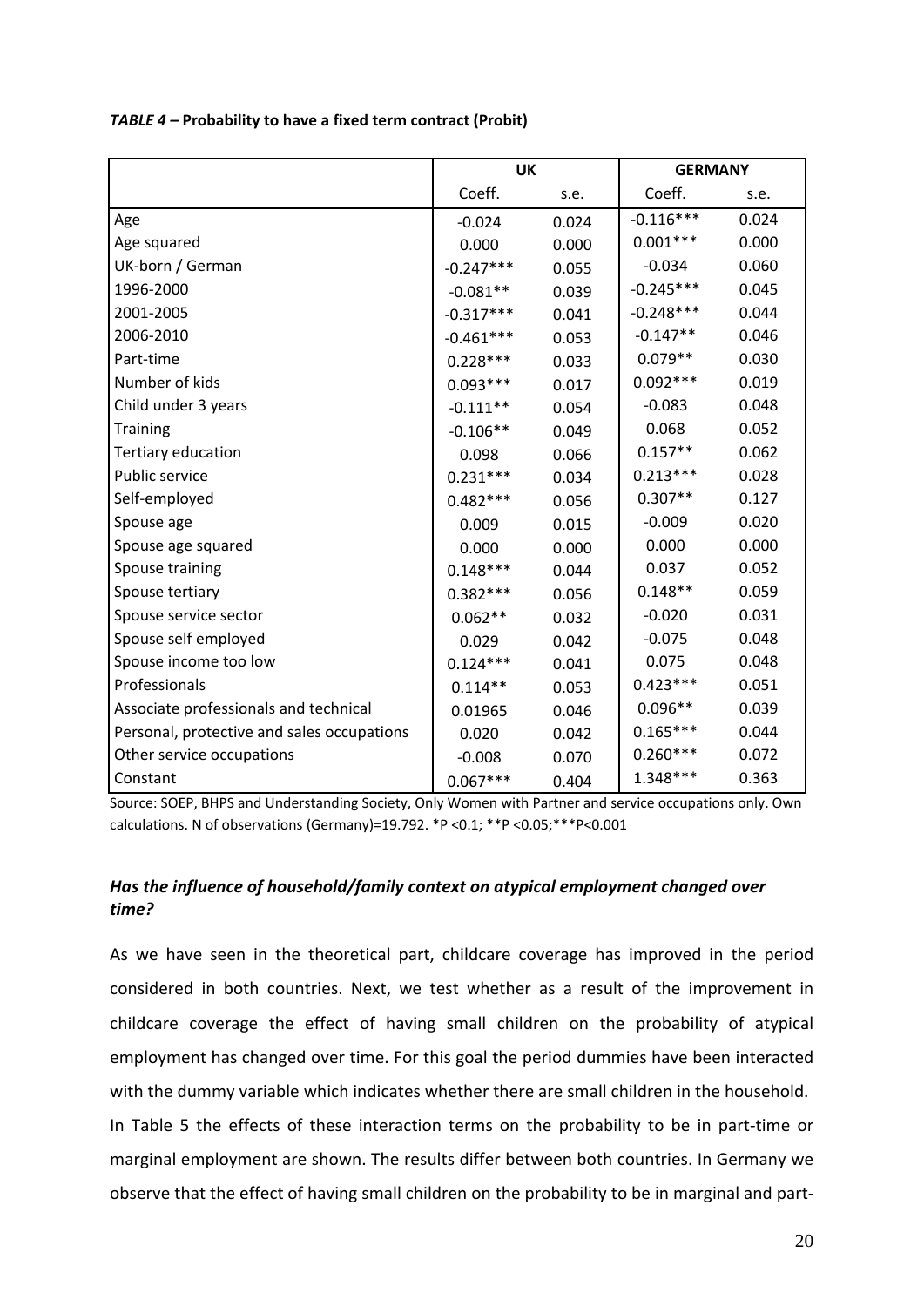time employment decreases with time, so that in the last period (2006‐2010) we do not observe a significant effect of having small children. In the UK, we observe the opposite trend. The effect of having small children on the probability to be in marginal or part‐time employment increases with time.

Although childcare coverage has increased in both countries we observe opposite trends. One possible explanation is the cost factor of childcare in the UK. While in Germany the improvement in childcare coverage has been mainly state funded, this is not the case in the UK. So that the increase in coverage in the UK has not been translated into changes in labour supply.

| TABLE 5 - Multinomial logit to be in part-time or marginal employment vs. full-time employment - |
|--------------------------------------------------------------------------------------------------|
| Interaction effects.                                                                             |

|                                            | UK         |       | <b>GERMANY</b> |       |
|--------------------------------------------|------------|-------|----------------|-------|
|                                            | Coeff.     | s.e.  | Coeff.         | s.e.  |
| <b>Marginal employment</b>                 |            |       |                |       |
| (CONTROLS NOT SHOWN)                       |            |       |                |       |
| Small children in the Household (yes/no) x |            |       |                |       |
| 1996-2000                                  | 0.009      | 0.196 | $0.740***$     | 0.192 |
| 2001-2005                                  | $0.314*$   | 0.192 | $0.491**$      | 0.178 |
| 2006-2010                                  | $0.624***$ | 0.241 | $-0.264$       | 0.186 |
| Part time employment                       |            |       |                |       |
| (CONTROLS NOT SHOWN)                       |            |       |                |       |
| Small children in the Household (yes/no) x |            |       |                |       |
| 1996-2000                                  | 0.104      | 0.152 | $0.566***$     | 0.153 |
| 2001-2005                                  | $0.545***$ | 0.145 | $0.324**$      | 0.141 |
| 2006-2010                                  | $0.727***$ | 0.177 | $-0.056$       | 0.146 |

Source: SOEP, BHPS and Understanding Society, Only Women with Partner and service occupations only. Reference period: 1991‐1995. Own calculations. N of observations (Germany)=28.298. \*P <0.1; \*\*P <0.05;\*\*\*P<0.001

In table 6, we observe the effects of the interaction terms on the probability of having a fixed term contract. In the case of Germany we do not observe any period effect, so that the effect of having small children on the probability of having a fixed-term contract does not change with time. We already observed in table 4 that for Germany the presence of small children is no determinant for having a fixed‐term contract. This is not the case in the UK, where we observed that the presence of small children has a negative effect on the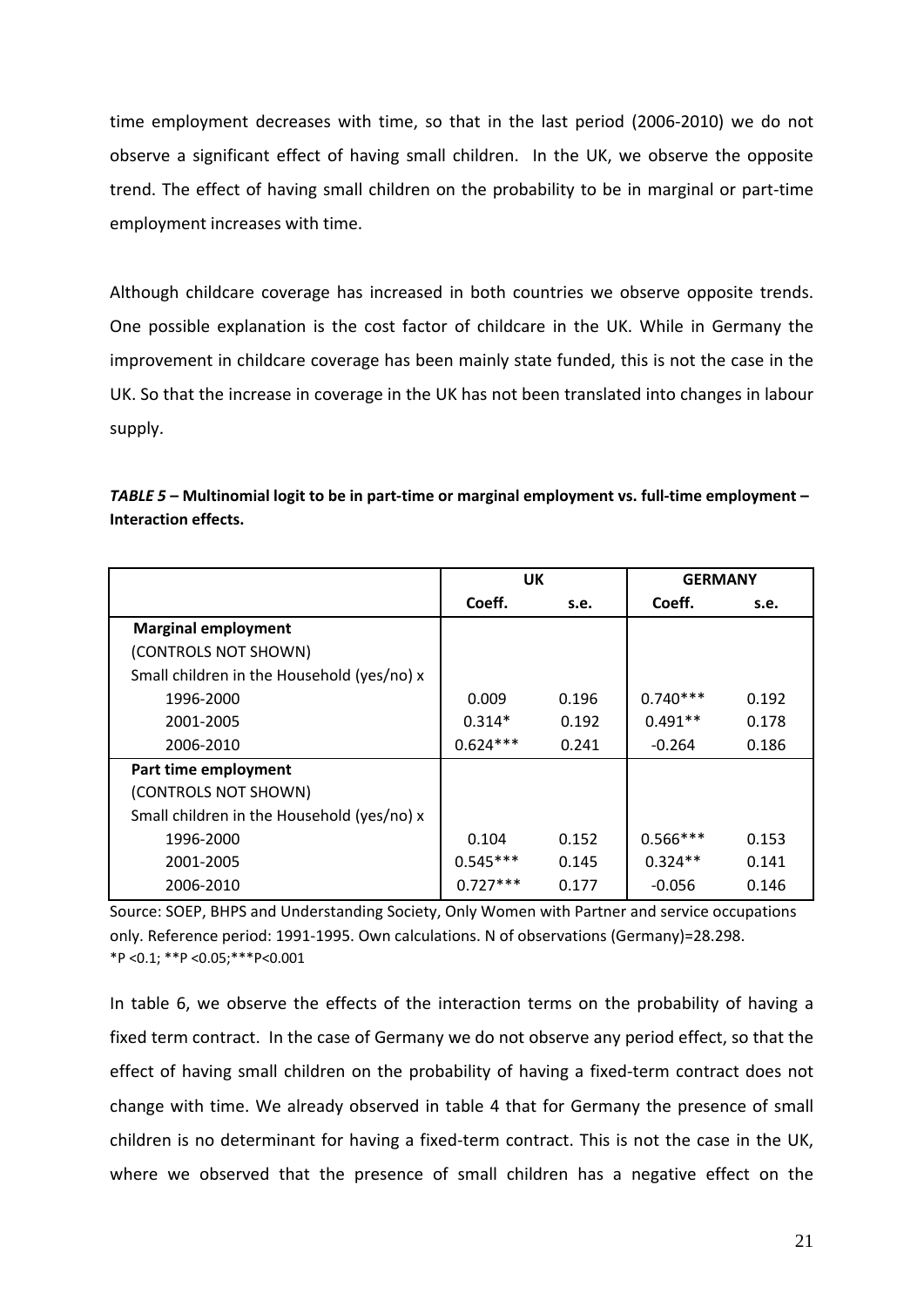probability of fixed term employment. By considering time effects, we observe that in the UK this negative effect increases in the last period (2006‐2010) taking as a reference period 1991‐1995.

|                                            | UK        |       | <b>GERMANY</b> |       |
|--------------------------------------------|-----------|-------|----------------|-------|
|                                            | Coeff.    | s.e.  | Coeff.         | s.e.  |
| <b>Fixed term employment</b>               |           |       |                |       |
| (CONTROLS NOT SHOWN)                       |           |       |                |       |
| Small children in the Household (yes/no) x |           |       |                |       |
| 1996-2000                                  | $-0.192$  | 0.139 | 0.085          | 0.140 |
| 2001-2005                                  | $-0.071$  | 0.130 | 0.101          | 0.133 |
| 2006-2010                                  | $-0.341*$ | 0.184 | 0.057          | 0.136 |

*TABLE 6 –* **Probability to have a fixed term contract (Probit) – Interaction effects**

Source: SOEP, BHPS and Understanding Society, Only Women with Partner and service occupations only. Reference period: 1991‐1995. Own calculations. N of observations (Germany)=19.792. \*P <0.1; \*\*P <0.05;\*\*\*P<0.001

Summarising, we can conclude that childcare coverage may influence the effect of small children on labour supply, when the increase in coverage is state funded. Further, in spite of the improvements in childcare coverage the effect of having small children on the probability of having a fixed term contract has not changed significantly over time.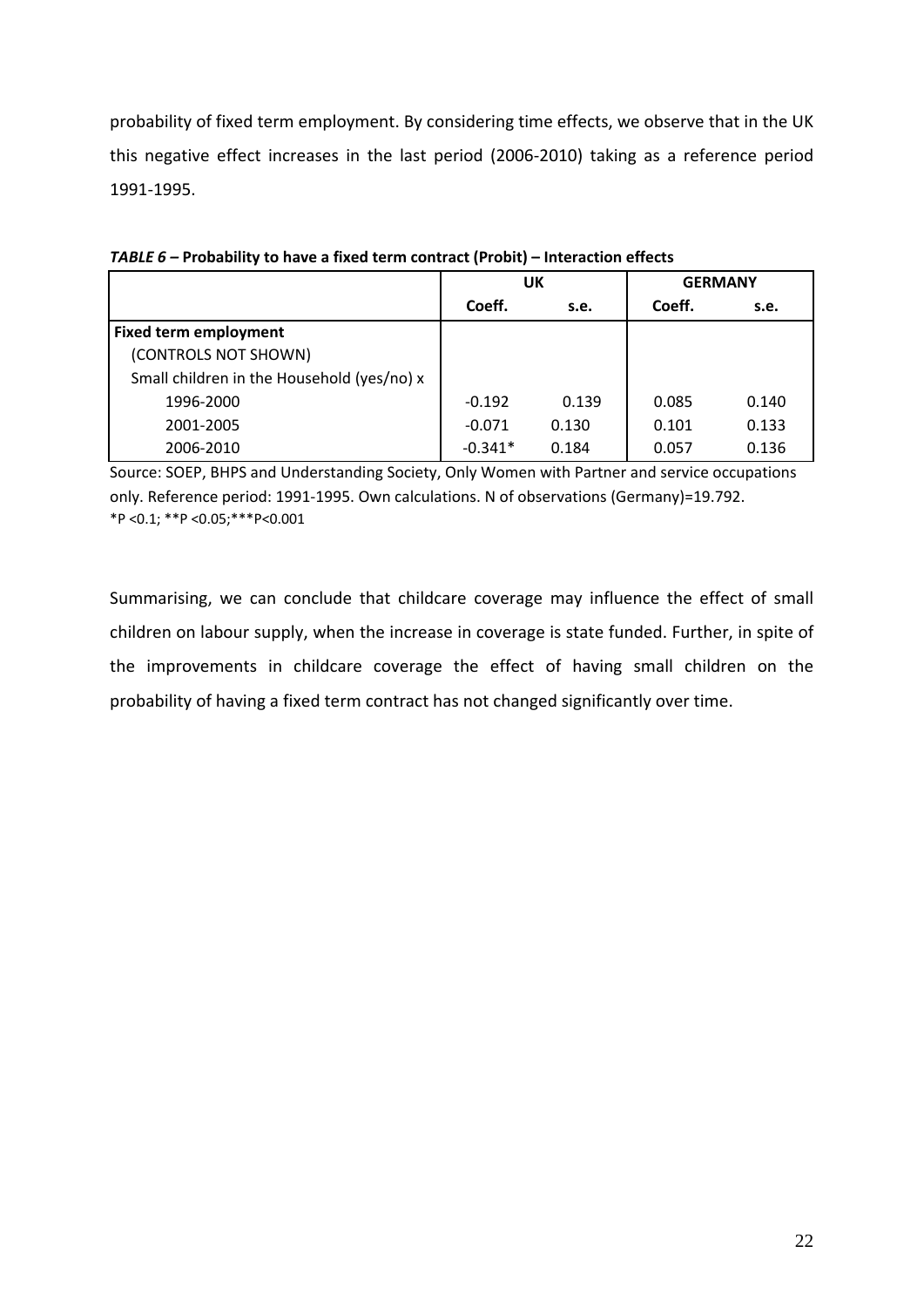# **References**

Arrowsmith, J. (2006). *Temporary agency work in an enlarged European Union*. European Foundation for the Improvement of Living and Working Conditions.

Becker G. S. (1993): A treatise on the family. Enlarged edition. MA: Harvard University Press, Cambridge.

Bardasi, E. and Gornick, J. C. (2008). 'Working for Less? Women's Part‐time Wage Penalties across Countries', Feminist Economics, Vol. 14, No. 1, pp. 37–72.

Bentolila, S. and Dolado, J. J. (1994). Labour flexibility and wages: lessons from Spain. *Economic Policy*, 18, 54‐99.

Bernardi, F. (1999). Does the Husband Matter? Married Women and Employment in Italy. *European Sociological Review*, 15(3): 285–300.

Boockmann, B. and Hagen, T. (2001). The use of flexible working contracts in West Germany: Evidence from an establishment panel. *ZEW Discussion Paper*, No. 01‐33, ZEW, Mannheim.

Booth, A. L., Francesconi, M., Frank, J. (2002). Temporary Jobs: Stepping Stones or Dead Ends? The Economic Journal, 112, F189‐F213.

Chevalier, A. and Viitanen, T. K. (2002). The causality between female labour force participation and the availability of childcare**.** Applied Economic Letters, 9 (14): 915‐918.

Gregory, M. and Connolly, S. (2008). 'Moving down: Women's Part‐time Work and Occupational Change in Britain 1991–2001', The Economic Journal, Vol. 118, No. 526, pp. F52–F76.

De Henau, J., Meulders, D., and D'Orchai, S. (2008) Making Time for Working Parents: Comparing Public Childcare Provision. In: Del Boca, D. And Wetzels, C. (Eds). *Social Policies, Labour Markets and Motherhood: A Comparative Analysis of European Countries.* Cambridge: Cambridge University Press.

Euwals, R. and Hogerbrugge, M. (2006), Explaining the Growth of Part‐time Employment: Factors of Supply and Demand, Labour, 20(3): 533‐557, 2006.

Fouarge, D., and Muffels, R. (2009). Working part‐time in the British, German and Dutch labour market: Scarring for the wage career? *Schmollers Jahrbuch*, 129: 217‐226.

Frick J. R. / Groh‐Samberg O. / Schupp J. / Spieß C. K. (2008): 25 Wellen Sozio‐oekonomisches Panel. Vierteljahrshefte zur Wirtschaftsforschung 3.

Gash, V. (2009). Sacrificing their Careers for their Families? An Analysis of the Family Pay Penalty in Europe. *Social Indicators Research ‐ Special Issue*, 93(3):569‐586.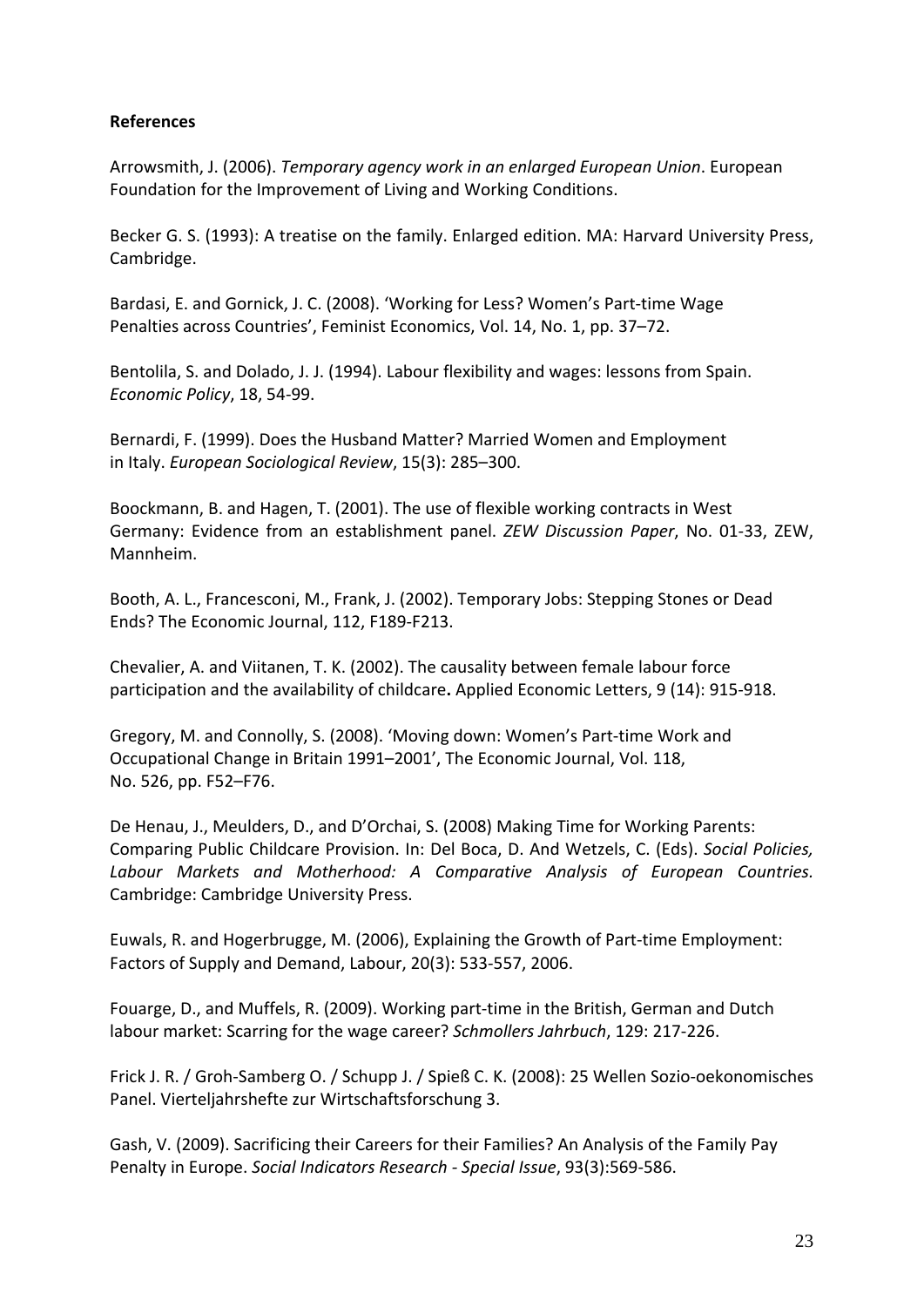Vanessa Gash, Antje Mertens und Laura Romeu Gordo, "Are fixed-term jobs bad for your health?: A comparison of West-Germany and Spain", European Societies, 2007, 9(3), 429-458.

Gauthier, A.H. (2011). *Comparative Family Policy Database, Version 3* [computer file]. Netherlands Interdisciplinary Demographic Institute and Max Planck Institute for Demographic Research (distributors). Retrieved from: www.demogr.mpg.de

Giesecke, J. and Groß, M. (2003). Temporary Employment: Chance or Risk? *European Sociological Review*, 19(2): 161‐177.

Hank, K. and Kreyenfeld, M. (2003). Does the availability of childcare influence the employment of mothers? Findings from western Germany. *MPIDR Working Paper*, WP 2000‐003*.*

Heckman, J. J. (1974): Effects of Child‐Care Programs on Women's Work Effort. *Journal of Political Economy*, 82: 136‐163.

Hevenstone, D. (2010). National Context and Atypical Employment. *International Sociology*, 25(3): 315‐347.

Kahn, L.M. (2010). Employment protection reforms, employment and the incidence of temporary jobs in Europe: 1996–2001. *Labour Economics* 17(1): 1–15.

Kalleberg, A. L. (2000). Nonstandard Employment Relations: Part‐time, Temporary and Contract Work, *Annu. Rev. Sociol.*, 26: 341‐65.

Kalleberg, A. L., Reskin, B. F., & Hudson, K. (2000). Bad jobs in America: Standard and nonstandard employment relations and job quality in the United States. *American Sociological Review*, 65: 256‐278.

Kanji, S. (2011). What keeps mothers in full‐time employment? *European Sociological Review*, 27(4): 509‐525.

Krausz, M. (2000). Effects of short‐ and long‐term preference for temporary work upon psychological outcomes. *International Journal of Manpower*, Vol. 21 (8): 635‐647.

Kunda, G., Barley, S.R. and Evans, J. (2002) 'Why Do Contractors Contract? The Experience of Highly Skilled Technical Professionals in a Contingent Labor Market', Industrial and Labor Relations Review 55(2): 234–57.

Lindbeck, A. and Snower, D. J. (2001). Insiders versus Outsiders. *Journal of Economic Perspectives*, 15(1): 165‐88.

Long, J. E. and Jones, E. B. (1981). Married Women in Part-time employment. *Industrial and Labor Relations Review*, Vol. 34(3), 413‐425.

Manning, A. and Petrongolo, B. (2008). 'The Part‐time Pay Penalty for Women in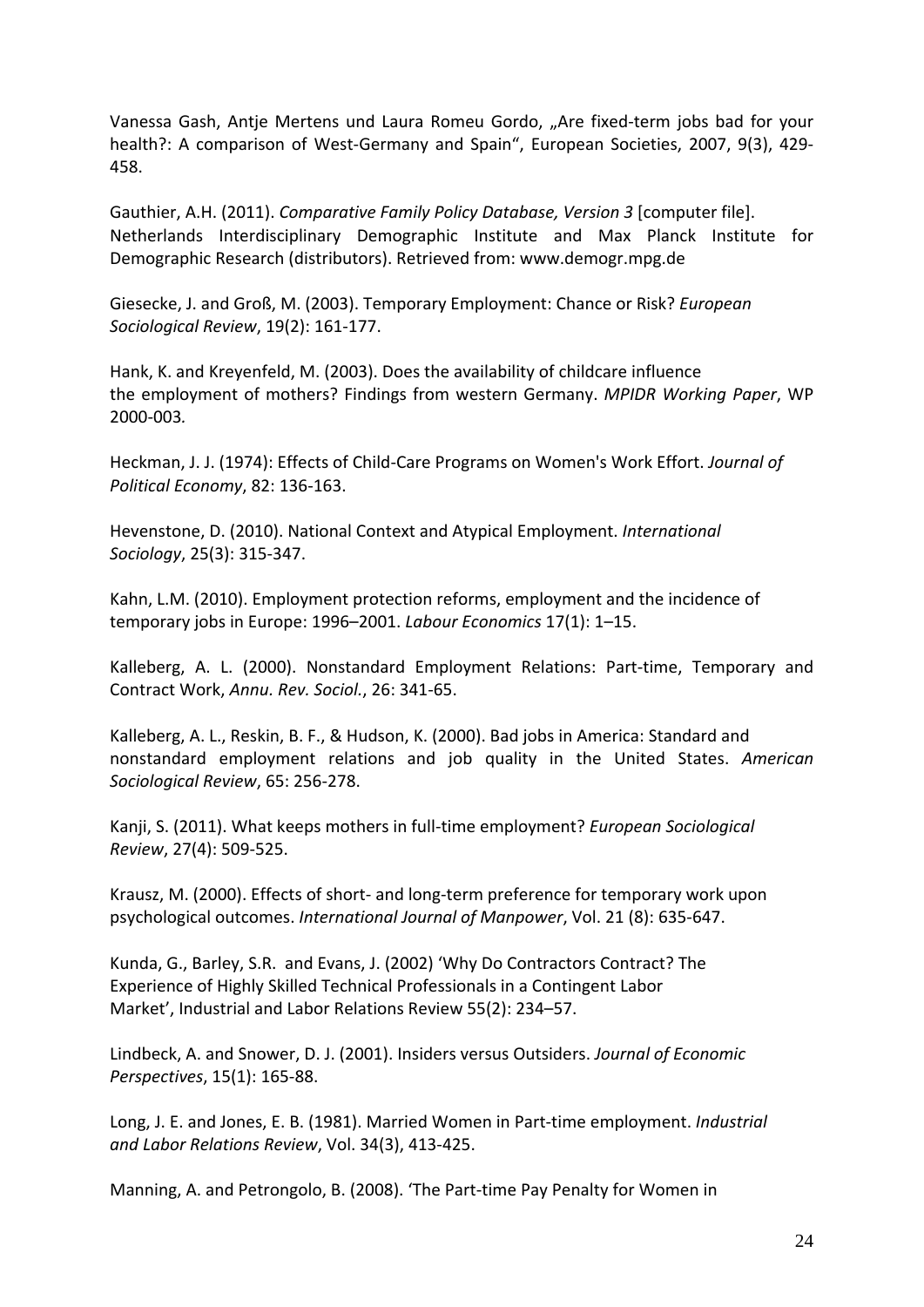Britain', The Economic Journal, Vol. 118, No. 526, pp. F28–F51.

Manser M. / Brown M. (1980): Marriage and household-decision-making: a bargaining analysis. International Economic Review 21 (1), 31‐44.

Marler, J.H., Barringer, M.W. and Milkovich, G.T. (2002). 'Boundaryless and Traditional Contingent Employees: Worlds Apart', Journal of Organizational Behaviour 23: 425–53.

McGinnity, Frances (2004). Welfare for the Unemployed in Britain and Germany. Cheltenham: Edward Elgar.

McGinnity, Frances, Antje Mertens und Stefanie Gundert, "A Bad Start? Fixed-Term Contracts and the Transition from Education to Work in West Germany", European Sociological Review, 2005, 21 (4), 359‐374.

Mertens, A. and McGinnity, F. *(* 2004*).* Wages and Wage Growth of Fixed‐Term Workers in East and West Germany. *Applied Economics Quarterly* 50(2): 139‐63.

Antje Mertens, Vanessa Gash und Frances McGinnity, "The Cost of Flexibility at the Margin. Comparing the Wage Penalty for Fixed‐Term Contracts in Germany and Spain using Quantile Regression", Labour, 2007, 21 (4/5), 637‐666.

McGovern, P. and Smeaton, D. and Hill, S. (2004). Bad jobs in Britain: non‐standard employment and job quality. *Work & occupations*, 31 (2): 225‐249.

Misra, J., Budig, M., and Boeckmann, I. (2011). Work‐Family Policies and the Effects of Children on Women's Employment Hours and Wages. *Community, Work, and Family*, 14(2): 139‐147.

Nunziata, L .and Staffolani, S. (2007). Short‐term contracts regulations and dynamic labour demand: Theory and evidence. *Scottish Journal of Political Economy* 54(1): 72–104.

OECD (2002) *Employment Outlook*. Paris: Organisation for Economic Cooperation and Development.

OECD (2012) OECD.Stat (Database: Strictness of employment protection ‐ overall), available at: http://stats.oecd.org/Index.aspx?QueryId=19465# (Accessed on 19 October 2012)

OECD (2012a), OECD Family Database, OECD, Paris (www.oecd.org/social/family/database)

Paull, G. (2008) Children and Women's Hours of Work. *The Economic Journal*, 118(526), F8‐F27

Pettit, Becky and Jennifer L. Hook. 2005. The Structure of Women's Employment in Comparative Perspective. *Social Forces,* 84:779‐801.